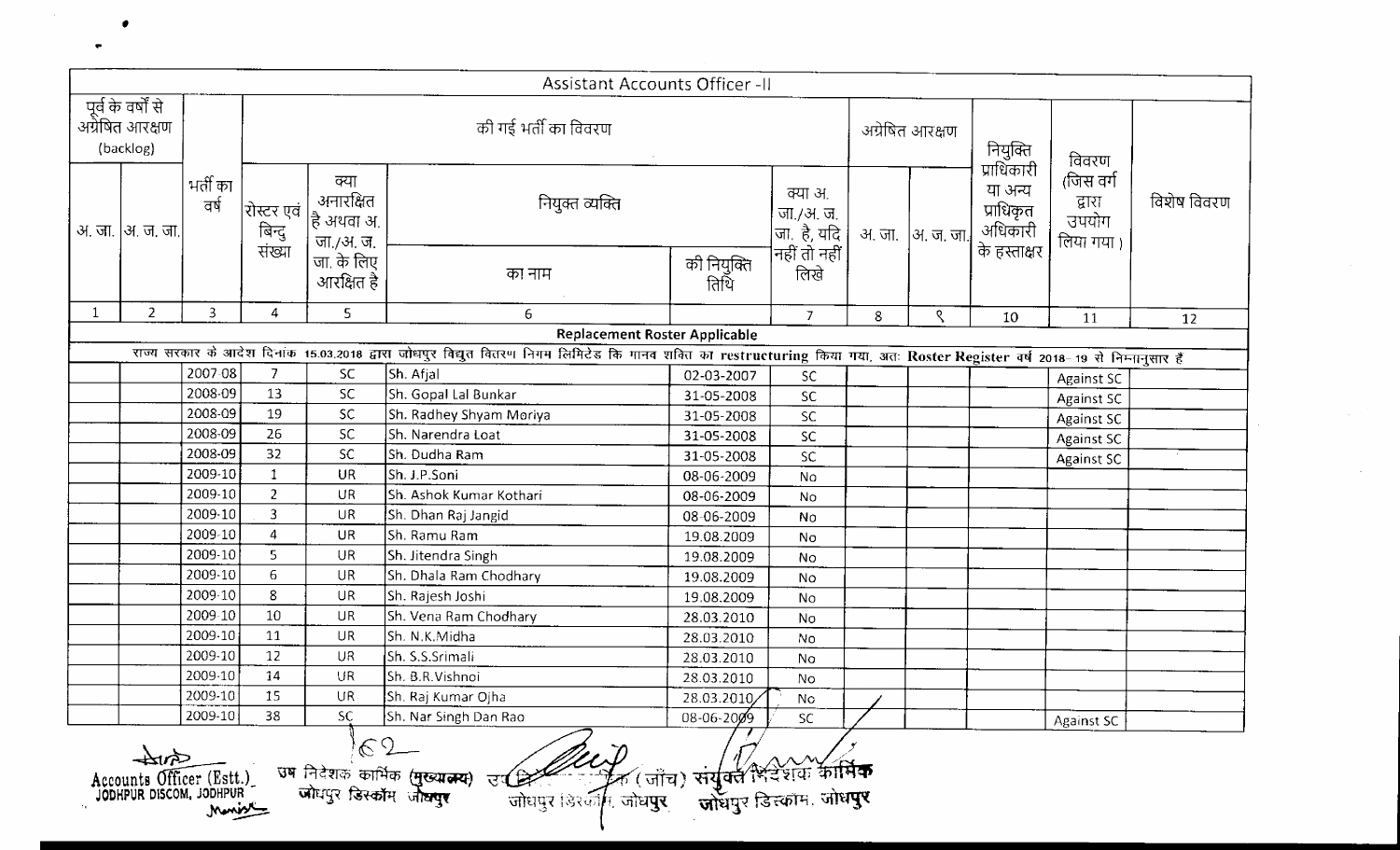|              |                                                    |                  |                                          |                                                            | Assistant Accounts Officer -II                                           |                     |                                                        |         |                             |                                                               |                                           |             |
|--------------|----------------------------------------------------|------------------|------------------------------------------|------------------------------------------------------------|--------------------------------------------------------------------------|---------------------|--------------------------------------------------------|---------|-----------------------------|---------------------------------------------------------------|-------------------------------------------|-------------|
|              | पूर्व के वर्षों से<br>अग्रेषित आरक्षण<br>(backlog) |                  |                                          |                                                            | की गई भर्ती का विवरण                                                     |                     |                                                        |         | अग्रेषित आरक्षण             | नियुक्ति                                                      | विवरण                                     |             |
|              | अ. जा. [अ. ज. जा.                                  | भर्ती का<br>वर्ष | रोस्टर एवं<br>     बिन्दु<br>     संख्या | क्या<br>अनारक्षित<br>हि अथवा अ.<br>जा./अ. ज.<br>जा. के लिए | नियुक्त व्यक्ति                                                          |                     | क्या अ.<br>  जा./अ. ज.<br> जा. है, यदि<br>नहीं तो नहीं |         | अ जा.  अ. ज. जा.            | प्राधिकारी<br>या अन्य<br>प्राधिकृत<br>अधिकारी<br>के हस्ताक्षर | (जिस वर्ग<br>द्वारा<br>उपयोग<br>लिया गया। | विशेष विवरण |
|              |                                                    |                  |                                          | आरक्षित है                                                 | का नाम                                                                   | को नियुक्ति<br>तिथि | लिखे                                                   |         |                             |                                                               |                                           |             |
| $\mathbf{1}$ | $\overline{2}$                                     | 3                | 4                                        | 5                                                          | 6.                                                                       |                     | $\overline{7}$                                         | 8       | $\mathcal{S}_{\mathcal{S}}$ | 10 <sup>°</sup>                                               | 11                                        | 12          |
|              |                                                    | 2009-10          | 16                                       | UR                                                         | Sh. Moda Ram Choudhary                                                   | 29-05-2009          | No                                                     |         |                             |                                                               |                                           |             |
|              |                                                    | 2009-10          | 18                                       | UR                                                         | Sh.Shailendra Hiran                                                      | 29-05-2009          | No                                                     |         |                             |                                                               |                                           |             |
|              |                                                    | 2009-10          | 44                                       | SC.                                                        | Sh. Om Prakash Verma                                                     | 29-05-2009          | <b>SC</b>                                              |         |                             |                                                               | <b>Against SC</b>                         |             |
|              |                                                    | 2010-11          | 20                                       | UR                                                         | Sh. Jitendra Kumar Taneja                                                | 16-07-2010          | No                                                     |         |                             |                                                               |                                           |             |
|              |                                                    | 2010-11          | 21                                       | <b>UR</b>                                                  | Mrs. Kamini Rathore                                                      | 16-07-2010          | No                                                     |         |                             |                                                               |                                           |             |
|              |                                                    | 2010-11          | 22                                       | <b>UR</b>                                                  | Sh. Dharmendra Dutt Lila                                                 | 16-07-2010          | No                                                     |         |                             |                                                               |                                           |             |
|              |                                                    | 2010-11          | 50                                       | SC.                                                        | Sh. Suresh Kumar Panwar                                                  | 16-07-2010          | <b>SC</b>                                              |         |                             |                                                               | Against SC                                |             |
|              |                                                    | 2011-12          | 23                                       | <b>UR</b>                                                  | Sh. D.S.Tiwari                                                           | 23-11-2012          | <b>No</b>                                              |         |                             |                                                               |                                           |             |
|              |                                                    | 2011-12          | 24                                       | UR                                                         | Sh. Vinod Kumar Mangalhar                                                | 23-11-2012          | No                                                     |         |                             |                                                               |                                           |             |
|              |                                                    | 2011-12          | 27                                       | UR                                                         | Sh. D.R.Prajapat                                                         | 23-11-2012          | <b>No</b>                                              |         |                             |                                                               |                                           |             |
|              |                                                    | $2011 - 12$      | 28                                       | UR                                                         | Sh. Ram Gopal Tanwar                                                     | 23-11-2012          | No                                                     |         |                             |                                                               |                                           |             |
|              |                                                    | 2011-12          | 29                                       | UR.                                                        | Sh. Rakesh Sharma                                                        | 23-11-2012          | No                                                     |         |                             |                                                               |                                           |             |
|              |                                                    | 2011-12          | 30                                       | <b>UR</b>                                                  | Sh. P.R.Chodharry                                                        | 23-11-2012          | <b>No</b>                                              |         |                             |                                                               |                                           |             |
|              |                                                    | 2011-12          | 31                                       | UR                                                         | Sh. Narendra Kumar Rajpurohit                                            | 23-11-2012          | No                                                     |         |                             |                                                               |                                           |             |
|              |                                                    | 2011-12          | 33                                       | UR                                                         | Sh. Kanihya Lal Tailor                                                   | 23-11-2012          | No                                                     |         |                             |                                                               |                                           |             |
|              |                                                    | 2011-12          | 35                                       | <b>UR</b>                                                  | Sh. B.D. Panwar                                                          | 23-11-2012          | No.                                                    |         |                             |                                                               |                                           |             |
|              |                                                    | 2011-12          | 36                                       | UR.                                                        | Sh. Ram Niwas                                                            | 23-11-2012          | <b>No</b>                                              |         |                             |                                                               |                                           |             |
|              |                                                    | 2011-12          | 37                                       | <b>UR</b>                                                  | Sh. Sunil Solanki                                                        | 23-11-2012          | No                                                     |         |                             |                                                               |                                           |             |
|              |                                                    | $2011-12$        | 39                                       | <b>UR</b>                                                  | Sh. S.K.Vyas                                                             | 23-11-2012          | <b>No</b>                                              |         |                             |                                                               |                                           |             |
|              |                                                    | 2011-12          | 40                                       | UR                                                         | Sh. Nand Kishor Asopa                                                    | 23-11-2012          | No.                                                    |         |                             |                                                               |                                           |             |
|              |                                                    |                  |                                          | <u>जोद्यपर डिस्कॉम जोल्लार</u>                             | उप निदेशक कार्मिक (मुख्यातय) उपभिदेशित<br>त्तोधवर डिस्कॉम, जी <b>धपर</b> | र्जीच) ।            |                                                        | কাৰ্মিক |                             |                                                               |                                           |             |

Accounts Officer (Estt.)<br>JODHPUR DISCOM, JODHPUR

 $\Lambda$  .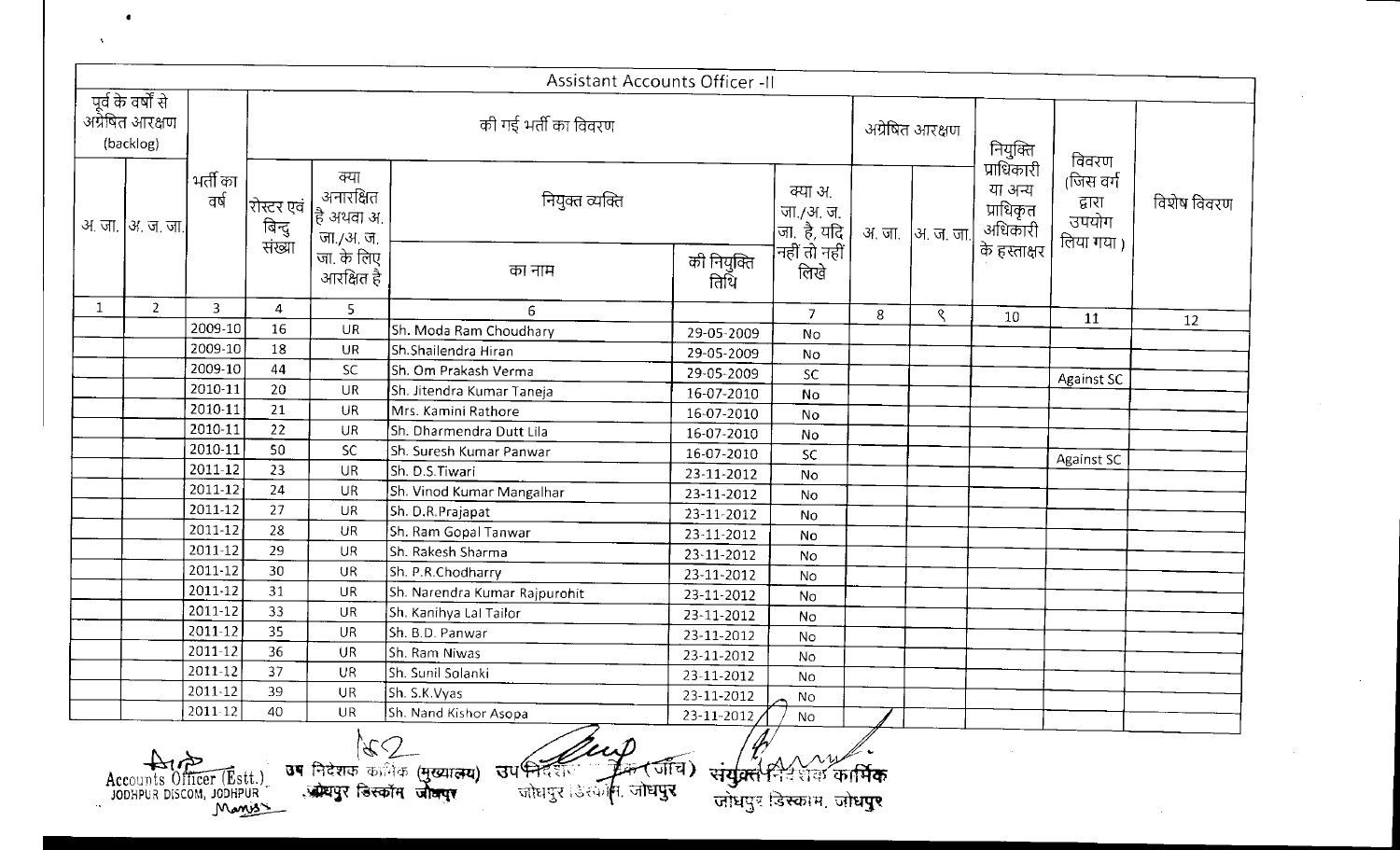|              |                                                    |                |                                      |                                              | Assistant Accounts Officer -II                                         |                     |                                                                       |   |                 |                                               |                                            |             |
|--------------|----------------------------------------------------|----------------|--------------------------------------|----------------------------------------------|------------------------------------------------------------------------|---------------------|-----------------------------------------------------------------------|---|-----------------|-----------------------------------------------|--------------------------------------------|-------------|
|              | पूर्व के वर्षों से<br>अग्रेषित आरक्षण<br>(backlog) |                |                                      |                                              | की गई भर्ती का विवरण                                                   |                     |                                                                       |   | अग्रेषित आरक्षण | नियुक्ति                                      | विवरण                                      |             |
|              | अ. जा.  अ. ज. जा.                                  | भर्ती का<br>ਰਾ | रोस्टर एवं<br> - बिन्दु<br> - संख्या | क्या<br>अनारक्षित<br>है अथवा अ.<br>जा./अ. ज. | नियुक्त व्यक्ति                                                        |                     | क्या अ.<br>  जा./अ. ज.<br> जा. है, यदि<br> नहीं तो नहीं<br> ---- लिखे |   | अजा  अज.जा.     | प्राधिकारी<br>या अन्य<br>प्राधिकृत<br>अधिकारी | (जिस वर्ग<br>द्वारा<br>उपयोग<br>लिया गया ) | विशेष विवरण |
|              |                                                    |                |                                      | जा. के लिए<br>आरक्षित है                     | का नाम                                                                 | की नियुक्ति<br>तिथि |                                                                       |   |                 | के हस्ताक्षर                                  |                                            |             |
| $\mathbf{1}$ | $2^{\circ}$                                        | $\overline{3}$ | 4                                    | $\overline{\mathsf{S}}$                      | 6                                                                      |                     | $\overline{J}$                                                        | 8 | ९               | 10                                            | 11                                         | 12          |
|              |                                                    | 2011-12        | 41                                   | UR                                           | Sh. Rajendra Kumar Tiwari                                              | 23-11-2012          | <b>No</b>                                                             |   |                 |                                               |                                            |             |
|              |                                                    | 2011-12        | 43                                   | UR                                           | Sh. Lalit Kumar Joshi                                                  | 23-11-2012          | No                                                                    |   |                 |                                               |                                            |             |
|              |                                                    | 2011-12        | 45                                   | <b>UR</b>                                    | Sh. Virendra Khamesra                                                  | 23-11-2012          | <b>No</b>                                                             |   |                 |                                               |                                            |             |
|              |                                                    | 2011-12        | 46                                   | <b>UR</b>                                    | Sh. Prem Kumar Verma                                                   | 23-11-2012          | No                                                                    |   |                 |                                               |                                            |             |
|              |                                                    | 2011-12        | 47                                   | <b>UR</b>                                    | Sh. Vinod Kumar Agarwal                                                | 23-11-2012          | No                                                                    |   |                 |                                               |                                            |             |
|              |                                                    | 2011-12        | 48                                   | <b>UR</b>                                    | Sh. Dhiraj Kumar Dave                                                  | 23-11-2012          | No                                                                    |   |                 |                                               |                                            |             |
|              |                                                    | 2011-12        | 49                                   | <b>UR</b>                                    | Sh. Maina Ram Sharma                                                   | 23-11-2012          | No                                                                    |   |                 |                                               |                                            |             |
|              |                                                    | 2011-12        | 52                                   | <b>UR</b>                                    | Sh. Mangu Singh Ladkhani                                               | 23-11-2012          | No                                                                    |   |                 |                                               |                                            |             |
|              |                                                    | 2011-12        | 57                                   | SC.                                          | Sh. Lokesh Kumar Binawara                                              | 23-11-2012          | SC                                                                    |   |                 |                                               | <b>Against SC</b>                          |             |
|              |                                                    | 2011-12        | 53                                   | <b>UR</b>                                    | Sh. Uttam Kumar                                                        | 16.10.2014          | No                                                                    |   |                 |                                               |                                            |             |
|              |                                                    | 2011-12        | 54                                   | UR                                           | Smt. Dropadi Panwar                                                    | 23-11-2012          | <b>No</b>                                                             |   |                 |                                               |                                            |             |
|              |                                                    | 2011-12        | 55                                   | <b>UR</b>                                    | Shri Karan Kumar Garg                                                  | 23-11-2012          | <b>SC</b>                                                             |   |                 |                                               | Against UR                                 |             |
|              |                                                    | 2011-12        | 56                                   | <b>UR</b>                                    | Shri Rajesh Kumar                                                      | 23-11-2012          | <b>SC</b>                                                             |   |                 |                                               | Against UR                                 |             |
|              |                                                    | 2011-12        | 58                                   | UR                                           | Ms. Purvi                                                              | 23-11-2012          | $\sf SC$                                                              |   |                 |                                               | Against UR                                 |             |
|              |                                                    | 2011-12        | 60                                   | UR                                           | Shri Devender Kumar Koli                                               | 23-11-2012          | SC.                                                                   |   |                 |                                               | Against UR                                 |             |
|              |                                                    | 2011-12        | 61                                   | UR                                           | Shri Naveen Kumar Chouhan                                              | 23-11-2012          | SC                                                                    |   |                 |                                               | <b>Against UR</b>                          |             |
|              |                                                    | 2011-12        | 62                                   | UR                                           | Shri Kailash Bairwa                                                    | 23-11-2012          | <b>SC</b>                                                             |   |                 |                                               | Against UR                                 |             |
|              |                                                    | 2011-12        | 9                                    | <b>ST</b>                                    | Shri Ravi Kant                                                         | 23-11-2012          | <b>ST</b>                                                             |   |                 |                                               | Against ST                                 |             |
|              |                                                    | 2011-12        | 17                                   | <b>ST</b>                                    | Shri Ramesh Kumar Meena                                                | 23-11-2012          | <b>ST</b>                                                             |   |                 |                                               | Against ST                                 |             |
|              |                                                    | 2011-12        | 25                                   | <b>ST</b>                                    | Sh. Sanjay Dabi                                                        | 23-11-2012          | <b>ST</b>                                                             |   |                 |                                               | <b>Against ST</b>                          |             |
|              |                                                    |                |                                      |                                              | and the Hand Am<br>$\overline{\mathbf{u}}$ ष निरोधक कार्यिक (प्रकाणम्) |                     |                                                                       |   |                 |                                               |                                            |             |

Accounts Officer (Est.)<br>JODHPUR DISCOM, JODHPUR

 $\Delta$ 

.<br>.<br>. *1i* 

**जोधपुर** डिस्काम, जानपुर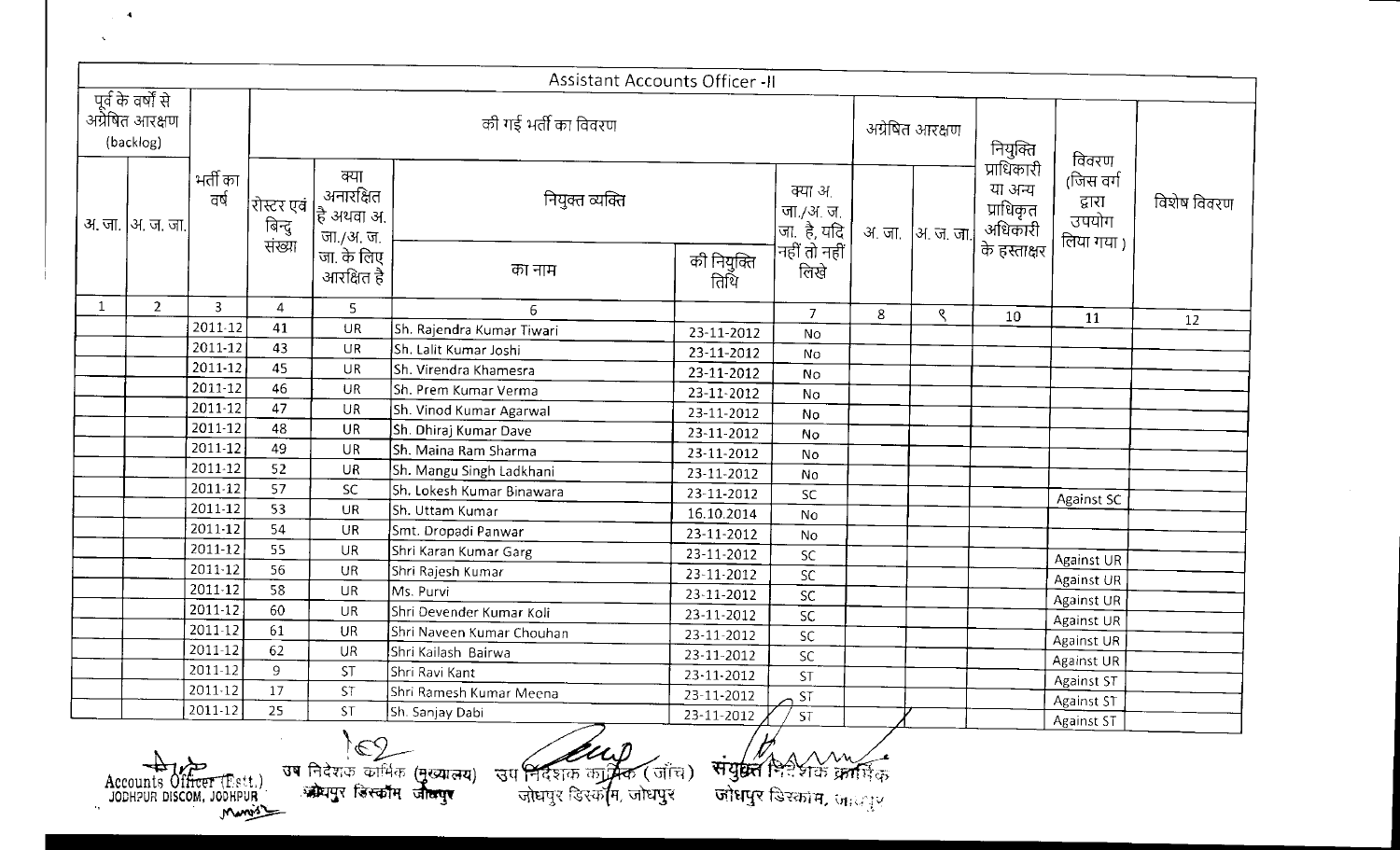|              |                                                               |                    |                                |                                              | <b>Assistant Accounts Officer -II</b>                                                                                                                              |                          |                                                           |   |                   |                                                 |                                            |             |
|--------------|---------------------------------------------------------------|--------------------|--------------------------------|----------------------------------------------|--------------------------------------------------------------------------------------------------------------------------------------------------------------------|--------------------------|-----------------------------------------------------------|---|-------------------|-------------------------------------------------|--------------------------------------------|-------------|
|              | ्पूर्व के वर्षों से<br>अग्रेषित आरक्षण<br>(backlog)           |                    |                                |                                              | की गई भर्ती का विवरण                                                                                                                                               |                          |                                                           |   | अग्रेषित आरक्षण   | नियुक्ति<br>प्राधिकारी                          | विवरण                                      |             |
|              | अ. जा.  अ. ज. जा.                                             | भर्ती का<br>वर्ष   | रोस्टर एवं<br>बिन्दु<br>संख्या | क्या<br>अनारक्षित<br>है अथवा अ.<br>जा /अ. ज. | नियुक्त व्यक्ति                                                                                                                                                    |                          | क्या अ.<br>  जा./अ. ज.  <br> जा. है, यदि<br> नहीं तो नहीं |   | अ. जा.  अ. ज. जा. | या अन्य<br>प्राधिकृत<br>अधिकारी<br>के हस्ताक्षर | (जिस वर्ग<br>द्वारा<br>उपयोग<br>लिया गया ) | विशेष विवरण |
|              |                                                               |                    |                                | जा के लिए<br>आरक्षित है                      | का नाम                                                                                                                                                             | की नियुक्ति<br>तिथि      | लिखे                                                      |   |                   |                                                 |                                            |             |
| $\mathbf{1}$ | $\overline{2}$                                                | 3                  | $\overline{4}$                 | 5                                            | $6\overline{6}$                                                                                                                                                    |                          | $\overline{7}$                                            | 8 | ९                 | 10                                              | 11                                         | 12          |
|              |                                                               | 2011-12            | 34                             | <b>ST</b>                                    | Sh.Vivek Meena                                                                                                                                                     | 23-11-2012               | <b>ST</b>                                                 |   |                   |                                                 | <b>Against ST</b>                          |             |
|              |                                                               | 2011-12            | 64                             | <b>UR</b>                                    | Sh. Gitesh Agarwal                                                                                                                                                 | 01-07-2011               | No                                                        |   |                   |                                                 |                                            |             |
|              |                                                               | 2011-12            | 65                             | UR                                           | Sh. Mahesh Gupta                                                                                                                                                   | 01-07-2011               | No                                                        |   |                   |                                                 |                                            |             |
|              |                                                               | 2011-12            | 66                             | <b>UR</b>                                    | Shri Pankaj Garg                                                                                                                                                   | 01-07-2011               | No                                                        |   |                   |                                                 |                                            |             |
|              |                                                               | 2011-12            | 68                             | UR                                           | Shri Ravi Shankar                                                                                                                                                  | 01-07-2011               | No                                                        |   |                   |                                                 |                                            |             |
|              |                                                               | 2011-12<br>2011-12 | 70<br>71                       | UR                                           | Shri Dinesh Kumar                                                                                                                                                  | 01-07-2011               | No                                                        |   |                   |                                                 |                                            |             |
|              |                                                               | 2011-12            | 72                             | UR<br>UR                                     | Shri Sushil Kumar<br>Sh. Parveen Kumar Sharma                                                                                                                      | 01-07-2011               | No                                                        |   |                   |                                                 |                                            |             |
|              |                                                               | 2011-12            | 73                             | <b>UR</b>                                    | Sh.Jai Kumar Jain                                                                                                                                                  | 01-07-2011<br>01-07-2011 | No                                                        |   |                   |                                                 |                                            |             |
|              |                                                               | 2011-12            | 74                             | UR                                           | Shri Shiv Prakash Sharma                                                                                                                                           | 01-07-2011               | No<br>No                                                  |   |                   |                                                 |                                            |             |
|              |                                                               | 2011-12            | 77                             | UR                                           | Shri Rakesh Kumar Kankani                                                                                                                                          | 01-07-2011               | No                                                        |   |                   |                                                 |                                            |             |
|              |                                                               | 2011-12            | 78                             | UR                                           | Shri Pawan Kumar Ladha                                                                                                                                             | 01-07-2011               | No                                                        |   |                   |                                                 |                                            |             |
|              |                                                               | 2011-12            | 79                             | UR                                           | Shri Nand Kishore Bhati                                                                                                                                            | 01-07-2011               | No                                                        |   |                   |                                                 |                                            |             |
|              |                                                               | 2011-12            | 80                             | UR                                           | Shri Manish Agarwal                                                                                                                                                | 01-07-2011               | No                                                        |   |                   |                                                 |                                            |             |
|              |                                                               | 2011-12            | 81                             | <b>UR</b>                                    | Shri Dinesh Chand Gupta                                                                                                                                            | 01-07-2011               | No                                                        |   |                   |                                                 |                                            |             |
|              |                                                               | 2011-12            | 83                             | <b>UR</b>                                    | Shri Kumar Sonu                                                                                                                                                    | 01-07-2011               | <b>No</b>                                                 |   |                   |                                                 |                                            |             |
|              |                                                               | 2011-12            | 85                             | <b>UR</b>                                    | Shri Sushil Yadav                                                                                                                                                  | 01-07-2011               | <b>No</b>                                                 |   |                   |                                                 |                                            |             |
|              |                                                               | 2011-12            | 86                             | UR                                           | Shri Ajeet Kumar                                                                                                                                                   | 01-07-2011               | No                                                        |   |                   |                                                 |                                            |             |
|              |                                                               | 2011.12            | 87                             | UR                                           | Shri Rahul Arora                                                                                                                                                   | 01-07-2011               | -No                                                       |   |                   |                                                 |                                            |             |
|              |                                                               | $2011-12$          | 89                             | <b>UR</b>                                    | Shri Prakash Gehlot                                                                                                                                                | 01-07-2011               | ⁄No.                                                      |   |                   |                                                 |                                            |             |
|              | $4\pi$<br>Accounts Officer (Estt.)<br>JODHPUR DISCOM, JODHPUR |                    |                                |                                              | $62-$<br>उष निदेशकं कार्मिक (मुख्यात्मय)<br>- जोघपुर डिस्कॉम जोधपुर<br>उप निदेशक कार्मिक (जाँच) <b>सयुक्तें नि</b> देशक <b>कार्मिक</b><br>जोधपुर डिस्क्षीम, जोधपुर |                          | जोधपुर डिस्कॉम, जोधपुर                                    |   |                   |                                                 |                                            |             |

 $\mathcal{L}_{\rm{max}}$ 

 $\mathcal{N}$ 

 $\mathcal{L}^{\text{max}}_{\text{max}}$  and  $\mathcal{L}^{\text{max}}_{\text{max}}$ 

 $\sim 10^{-1}$ 

ब्य निदेशक तामिक (जाँच):<br>जोघपुर डिस्थाम, जोघपुर

.  $1/\sqrt{2}$ Ley (जाँच) संयुक्त निर्देशक कार्मिक<br>डिल्लीम, जोधपुर जोधपुर डिस्कोम, जोधपुर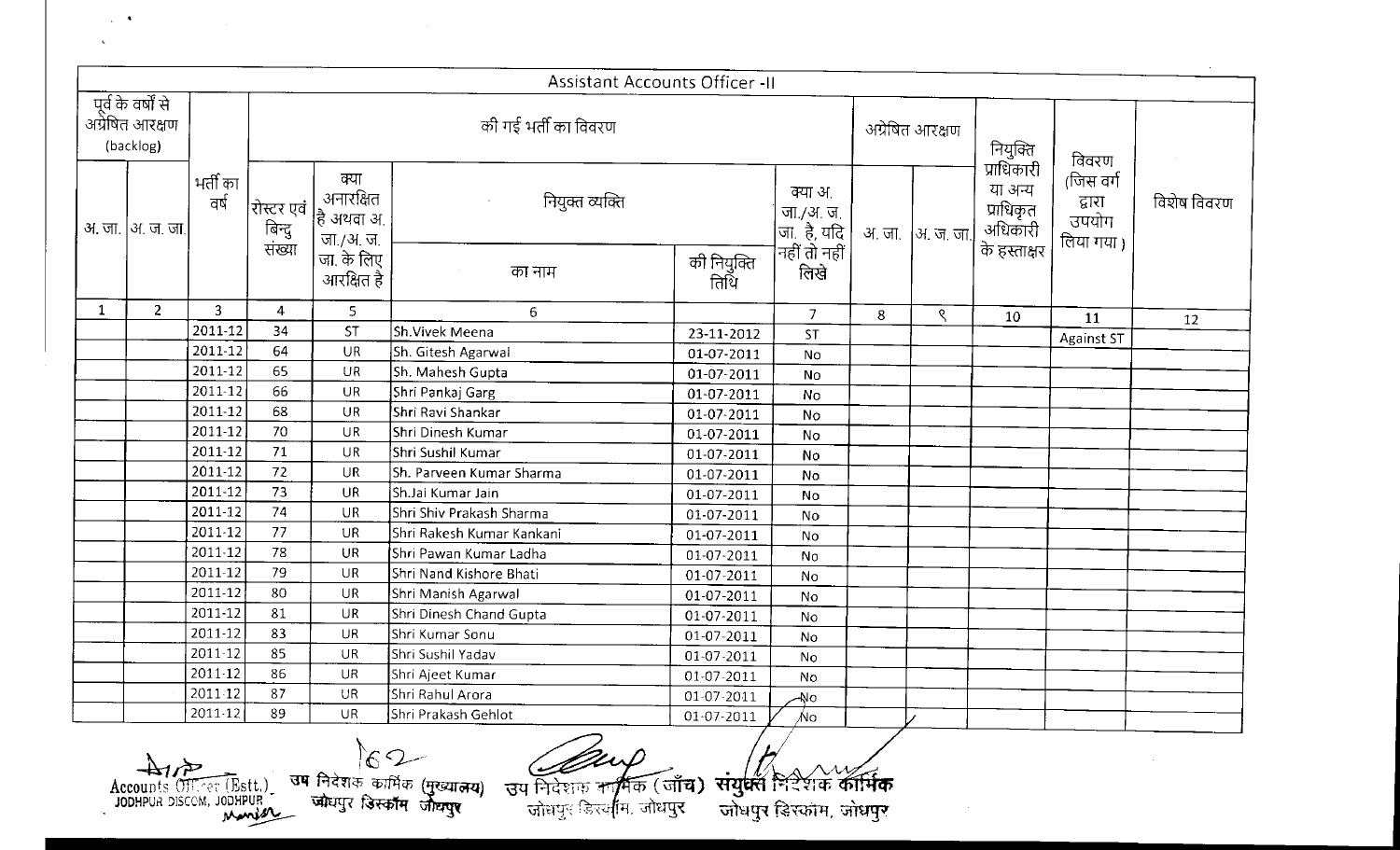|              |                                                    |                |                                |                                                  | <b>Assistant Accounts Officer -II</b>                                                                                       |                       |                                                         |   |                   |                                                 |                                           |             |
|--------------|----------------------------------------------------|----------------|--------------------------------|--------------------------------------------------|-----------------------------------------------------------------------------------------------------------------------------|-----------------------|---------------------------------------------------------|---|-------------------|-------------------------------------------------|-------------------------------------------|-------------|
|              | पूर्व के वर्षों से<br>अग्रेषित आरक्षण<br>(backlog) |                |                                |                                                  | की गई भर्ती का विवरण                                                                                                        |                       |                                                         |   | अग्रेषित आरक्षण   | नियुक्ति<br>प्राधिकारी                          | विवरण                                     |             |
|              | <u>अ. जा.  अ. ज. जा.</u>                           | भर्ती का<br>ਕਰ | रोस्टर एवं<br>बिन्दु<br>संख्या | क्या<br>अनारक्षित<br>$ $ है अथवा अ.<br>जा /अ. ज. | नियुक्त व्यक्ति                                                                                                             |                       | क्या अ.<br>  जा./अ. ज.<br> जा. है, यदि<br> नहीं तो नहीं |   | अ. जा.  अ. ज. जा. | या अन्य<br>प्राधिकृत<br>अधिकारी<br>के हस्ताक्षर | (जिस वर्ग<br>द्वारा<br>उपयोग<br>लिया गया) | विशेष विवरण |
|              |                                                    |                |                                | जा. के लिए<br>आरक्षित है                         | का नाम                                                                                                                      | की नियुक्ति<br>संतिथि | लिखे                                                    |   |                   |                                                 |                                           |             |
| $\mathbf{1}$ | $\overline{2}$                                     | 3              | $\overline{4}$                 | 5                                                | 6                                                                                                                           |                       | $\overline{7}$                                          | 8 | ९                 | 10                                              | 11                                        | 12          |
|              |                                                    | 2011-12        | 90                             | UR                                               | Ms. Asha Sharma                                                                                                             | 01-07-2011            | No                                                      |   |                   |                                                 |                                           |             |
|              |                                                    | 2011-12        | 91                             | UR                                               | Shri Girdhari Lal                                                                                                           | 01-07-2011            | No                                                      |   |                   |                                                 |                                           |             |
|              |                                                    | 2011-12        | 93                             | UR                                               | Ms. Medhavi Wadhwani                                                                                                        | 01-07-2011            | No                                                      |   |                   |                                                 |                                           |             |
|              |                                                    | 2011-12        | 95                             | <b>UR</b>                                        | Shri Norang Lal Saini                                                                                                       | 01-07-2011            | No                                                      |   |                   |                                                 |                                           |             |
|              |                                                    | 2011-12        | 96                             | <b>UR</b>                                        | Shri Mangi Lal                                                                                                              | 01-07-2011            | No                                                      |   |                   |                                                 |                                           |             |
|              |                                                    | 2011-12        | 97                             | <b>UR</b>                                        | Shri Anil Goyal                                                                                                             | 01-07-2011            | No                                                      |   |                   |                                                 |                                           |             |
|              |                                                    | 2011-12        | 100                            | UR                                               | Ms. Sandhya Joshi                                                                                                           | 01-07-2011            | No                                                      |   |                   |                                                 |                                           |             |
|              |                                                    | 2011-12        | 101                            | <b>UR</b>                                        | Ms. Karuna Bansal                                                                                                           | 01-07-2011            | <b>No</b>                                               |   |                   |                                                 |                                           |             |
|              |                                                    | 2011-12        | 63                             | SC.                                              | Shri Ramesh Kumar                                                                                                           | 01-07-2011            | SC                                                      |   |                   |                                                 | Against SC                                |             |
|              |                                                    | 2011-12        | 102                            | UR                                               | Shri Vijay Kumar Saini                                                                                                      | 01-07-2011            | No                                                      |   |                   |                                                 |                                           |             |
|              |                                                    | 2011-12        | 103                            | <b>UR</b>                                        | Shri Rajesh Kumar Jat                                                                                                       | 01-07-2011            | No                                                      |   |                   |                                                 |                                           |             |
|              |                                                    | 2011-12        | 104                            | <b>UR</b>                                        | Ms. Sheta Tak                                                                                                               | 01-07-2011            | No                                                      |   |                   |                                                 |                                           |             |
|              |                                                    | 2011-12        | 105                            | UR                                               | Shri Rakesh Kumar                                                                                                           | 01-07-2011            | No                                                      |   |                   |                                                 |                                           |             |
|              |                                                    | 2011-12        | 106                            | UR                                               | Shri Suresh Kumar                                                                                                           | 01-07-2011            | No                                                      |   |                   |                                                 |                                           |             |
|              |                                                    | 2011-12        | 69                             | SC                                               | Shri Radhey Shyam Panwar                                                                                                    | 01-07-2011            | <b>SC</b>                                               |   |                   |                                                 | Against SC                                |             |
|              |                                                    | 2011-12        | 108                            | <b>UR</b>                                        | Ms Babita Soni                                                                                                              | 01-07-2011            | No                                                      |   |                   |                                                 |                                           |             |
|              |                                                    | 2011-12        | 110                            | <b>UR</b>                                        | Ms. Meenakshi                                                                                                               | 01-07-2011            | <b>No</b>                                               |   |                   |                                                 |                                           |             |
|              |                                                    | 2011-12        | 76                             | SC.                                              | Shri Naveen Kumar                                                                                                           | 01-07-2011            | SC                                                      |   |                   |                                                 | Against SC                                |             |
|              |                                                    | 2011-12        | 82                             | SC.                                              | Shri Ashwani Solanki                                                                                                        | 01-07-2011            | SC                                                      |   |                   |                                                 | Against SC                                |             |
|              |                                                    | 2011-12        | 88                             | <b>SC</b>                                        | Shri Meghraj Meghwal                                                                                                        | 01-07-2011            | $\overline{SC}$                                         |   |                   |                                                 | Against SC                                |             |
|              | Accounts Officer (Esti.)                           |                |                                |                                                  | $\overbrace{V}$ and $\overbrace{V}$ and $\overbrace{V}$ and $\overbrace{V}$<br><b>उप</b> निदेशक कार्मिक (मुख्या <b>लय</b> ) |                       | অথুন্নৰ <sup>ভিত্ৰ</sup> ত কৰি কৰি                      |   |                   |                                                 |                                           |             |

Accounts Officer (Est.)

 $\sim 10$  $\infty$ 

ानदशक का)<br>जोधपुर डिस्कॉ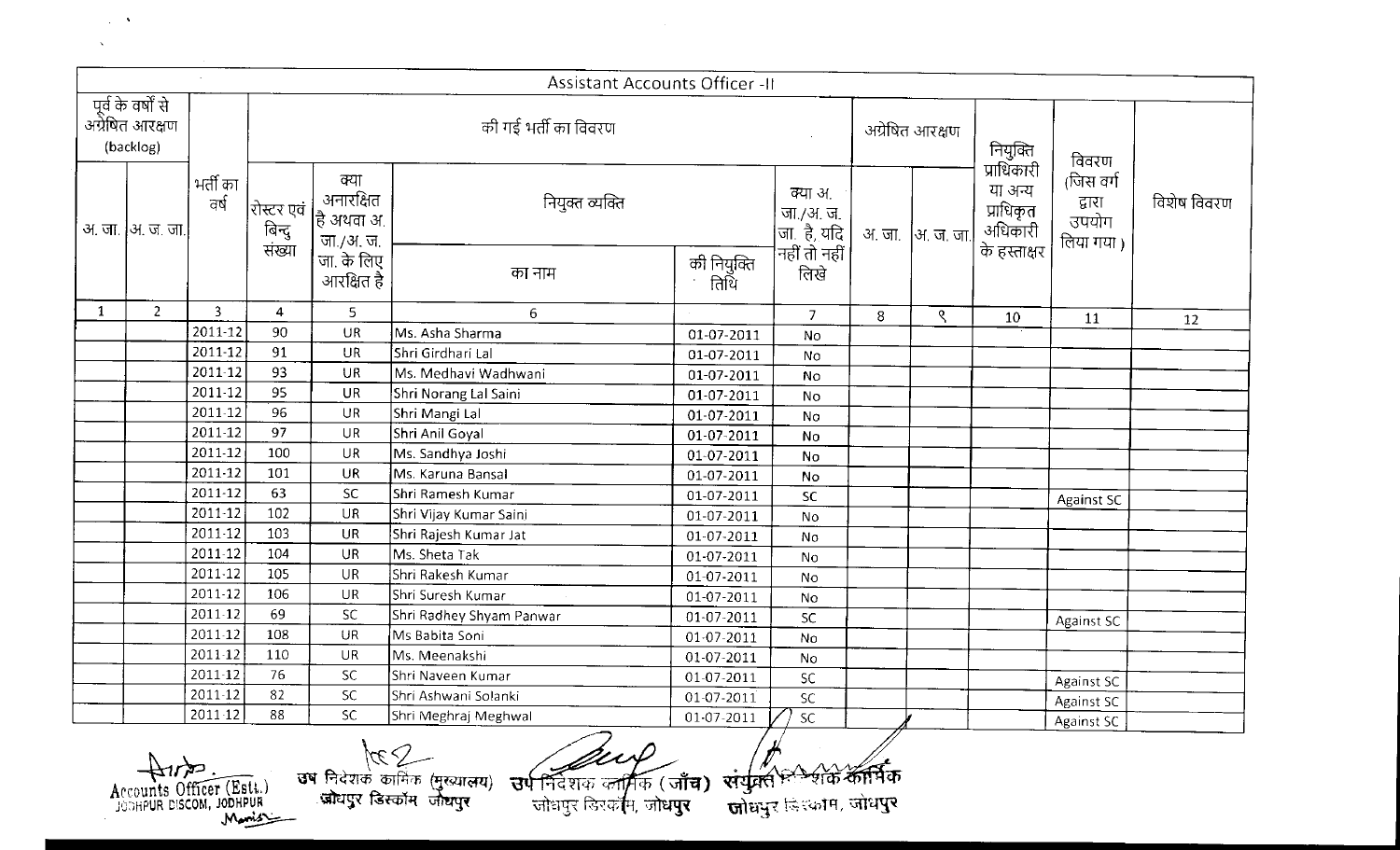$\mathcal{L}^{\mathcal{L}}(\mathcal{A})$  ,  $\mathcal{L}^{\mathcal{L}}(\mathcal{A})$  $\mathcal{A}=\sqrt{2\pi\sqrt{2}}$  , where  $\mathcal{A}$ 

|              |                                                    |                |                                |                                              | Assistant Accounts Officer -II |                     |                                                           |   |                   |                                                               |                                            |             |
|--------------|----------------------------------------------------|----------------|--------------------------------|----------------------------------------------|--------------------------------|---------------------|-----------------------------------------------------------|---|-------------------|---------------------------------------------------------------|--------------------------------------------|-------------|
|              | पूर्व के वर्षों से<br>अग्रेषित आरक्षण<br>(backlog) |                |                                |                                              | की गई भर्ती का विवरण           |                     |                                                           |   | अग्रेषित आरक्षण   | नियुक्ति                                                      | विवरण                                      |             |
|              | अ. जा.  अ. ज. जा.                                  | भर्ती का<br>ਰਾ | रोस्टर एवं<br>बिन्दु<br>संख्या | क्या<br>अनारक्षित<br>हि अथवा अ.<br>जा./अ. ज. | नियुक्त व्यक्ति                |                     | क्या अ.<br>  जा./अ. ज.<br> जा., है, यदि  <br>नहीं तो नहीं |   | अ. जा.  अ. ज. जा. | प्राधिकारी<br>या अन्य<br>प्राधिकृत<br>अधिकारी<br>के हस्ताक्षर | (जिस वर्ग<br>द्वारा<br>उपयोग<br>लिया गया ) | विशेष विवरण |
|              |                                                    |                |                                | जा. के लिए<br>आरक्षित है                     | का नाम                         | की नियुक्ति<br>तिथि | लिखे                                                      |   |                   |                                                               |                                            |             |
| $\mathbf{1}$ | $\overline{2}$                                     | $\mathbf{3}$   | $\overline{4}$                 | $\overline{5}$                               | 6                              |                     | $\overline{7}$                                            | 8 | ९                 | 10                                                            | 11                                         | 12          |
|              |                                                    | 2011-12        | 94                             | ${\sf SC}$                                   | Sh Mahesh Kumar Pipliwal       | 01-07-2011          | SC.                                                       |   |                   |                                                               | Against SC                                 |             |
|              |                                                    | 2011-12        | 98                             | <b>SC</b>                                    | Shri Prakash Parihar           | 01-07-2011          | ${\sf SC}$                                                |   |                   |                                                               | Against SC                                 |             |
|              |                                                    | 2011-12        | 107                            | <b>SC</b>                                    | Ms Bhawna Chouhan              | 01-07-2011          | SC                                                        |   |                   |                                                               | <b>Against SC</b>                          |             |
|              |                                                    | 2011-12        | 113                            | <b>SC</b>                                    | Shri Manoj Kumar Kalla         | 01-07-2011          | SC                                                        |   |                   |                                                               | <b>Against SC</b>                          |             |
|              |                                                    | 2011-12        | 119                            | <b>SC</b>                                    | Shri Rama Krishan              | 01-07-2011          | <b>SC</b>                                                 |   |                   |                                                               | <b>Against SC</b>                          |             |
|              |                                                    | 2011-12        | 126                            | SC                                           | Shri Kamal Singh Jatav         | 01-07-2011          | SC                                                        |   |                   |                                                               | Against SC                                 |             |
|              |                                                    | 2011-12        | 132                            | SC.                                          | Shri Dilip Kumar Naraniya      | 01-07-2011          | SC                                                        |   |                   |                                                               | <b>Against SC</b>                          |             |
|              |                                                    | 2011-12        | 138                            | SC                                           | Shri Virendra Pal Singh        | 01-07-2011          | SC                                                        |   |                   |                                                               | <b>Against SC</b>                          |             |
|              |                                                    | 2011-12        | 144                            | SC                                           | Shri Naresh Kumar Nayak        | 01-07-2011          | <b>SC</b>                                                 |   |                   |                                                               | <b>Against SC</b>                          |             |
|              |                                                    | 2011-12        | 150                            | SC                                           | Ms. Krishna Samariya           | 01-07-2011          | SC                                                        |   |                   |                                                               | Against SC                                 |             |
|              |                                                    | 2011-12        | 42                             | ST                                           | Shri Anil Kumar Nayak          | 01-07-2011          | <b>ST</b>                                                 |   |                   |                                                               | Against ST                                 |             |
|              |                                                    | 2011-12        | 157                            | <b>SC</b>                                    | Ms. Anita Tanwar               | 01-07-2011          | SC                                                        |   |                   |                                                               | Against SC                                 |             |
|              |                                                    | 2011-12        | 51                             | <b>ST</b>                                    | Shri Ranveer Meena             | 01-07-2011          | <b>ST</b>                                                 |   |                   |                                                               | <b>Against ST</b>                          |             |
|              |                                                    | 2012-13        | 111                            | UR                                           | Sh. Bhupendra Singh            | 16.10.2014          | <b>No</b>                                                 |   |                   |                                                               |                                            |             |
|              |                                                    | 2012-13        | 112                            | UR                                           | Sh. Vinod Kumar Khatri         | 23-11-2012          | No                                                        |   |                   |                                                               |                                            |             |
|              |                                                    | 2012-13        | 114                            | <b>UR</b>                                    | Sh. Jitendra Singh Chouhan     | 23-11-2012          | No                                                        |   |                   |                                                               |                                            |             |
|              |                                                    | 2012-13        | 115                            | UR                                           | Sh. Jagdish Prasad Swami       | 23-11-2012          | No                                                        |   |                   |                                                               |                                            |             |
|              |                                                    | 2012-13        | 116                            | <b>UR</b>                                    | Sh. Rukmanand Sharma           | 23-11-2012          | No                                                        |   |                   |                                                               |                                            |             |
|              |                                                    | 2012-13        | 118                            | <b>UR</b>                                    | Sh. Paramjeet Kumar Limba      | 23-11-2012          | <b>No</b>                                                 |   |                   |                                                               |                                            |             |
|              |                                                    | 2012-13        | 120                            | UR                                           | Sh. Shiv Kumar Bishnoi         | 23-11-2012          | <sup>1</sup> No                                           |   |                   |                                                               |                                            |             |
|              |                                                    |                |                                | तब जिलेक                                     |                                | د کے لیے            | $\mathcal{L}_{\Lambda\Lambda\Lambda\Lambda\Lambda}$       |   |                   |                                                               |                                            |             |

Accounts Officer (Est.)

 $\sim 10^{11}$ 

*~ f* 

 $\frac{1}{2} \frac{d\mu}{d\mu}$  .

 $\sim 10^7$ 

 $\sim 10^7$ 

 $\left\langle \frac{\partial \phi}{\partial t} \frac{\partial \phi}{\partial \phi} \right\rangle = \frac{1}{2} \sum_{i=1}^n \frac{\partial \phi}{\partial t} \frac{\partial \phi}{\partial \phi} \frac{\partial \phi}{\partial \phi}$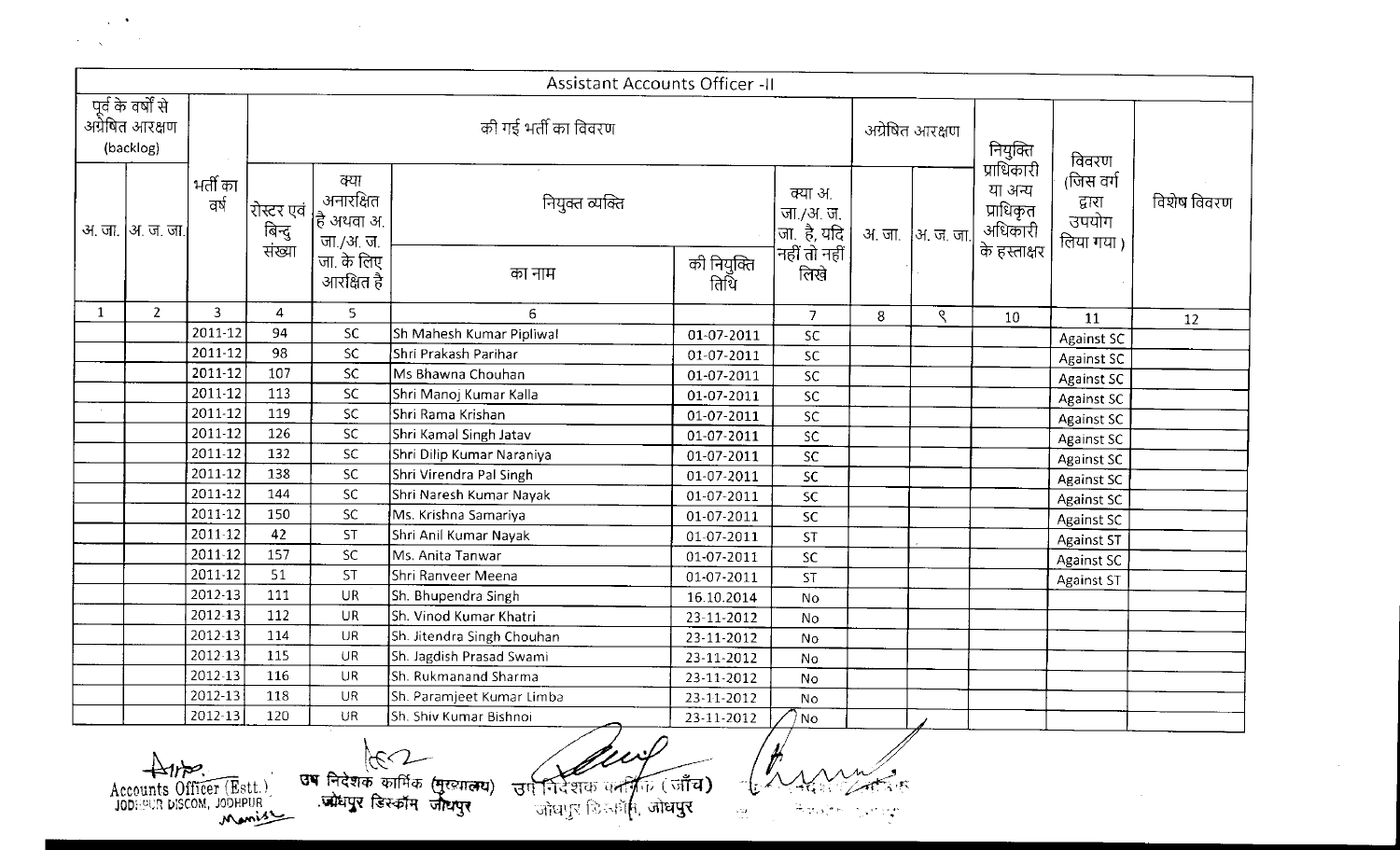|              |                                                                       |                |                                      |                                              | <b>Assistant Accounts Officer -II</b>                                                                                            |                     |                                                                       |        |                 |                                 |                                           |             |
|--------------|-----------------------------------------------------------------------|----------------|--------------------------------------|----------------------------------------------|----------------------------------------------------------------------------------------------------------------------------------|---------------------|-----------------------------------------------------------------------|--------|-----------------|---------------------------------|-------------------------------------------|-------------|
|              | पूर्व के वर्षों से<br>अग्रेषित आरक्षण<br>(backlog)                    |                |                                      |                                              | की गई भर्ती का विवरण                                                                                                             |                     |                                                                       |        | अग्रेषित आरक्षण | नियुक्ति<br>प्राधिकारी          | विवरण                                     |             |
|              | अ. जा.  अ. ज. जा.                                                     | भर्ती का<br>ਰਾ | रोस्टर एवं<br> - बिन्दु<br> - संख्या | क्या<br>अनारक्षित<br>हि अथवा अ.<br>जा./अ. ज. | नियुक्त व्यक्ति                                                                                                                  |                     | क्या अ.<br>  जा./अ. ज.<br>  जा. है, यदि<br>  नहीं तो नहीं  <br>  लिखे | अ. जा. | ∣अ. ज. जा.∣     | या अन्य<br>प्राधिकृत<br>अधिकारी | (जिस वर्ग<br>द्वारा<br>उपयोग<br>लिया गया) | विशेष विवरण |
|              |                                                                       |                |                                      | जा. के लिए<br>आरक्षित है                     | का नाम                                                                                                                           | की नियुक्ति<br>तिथि |                                                                       |        |                 | के हस्ताक्षर                    |                                           |             |
| $\mathbf{1}$ | $\overline{2}$                                                        | 3              | 4                                    | 5                                            | 6                                                                                                                                |                     | $\overline{7}$                                                        | 8      | ९               | 10                              | 11                                        | 12          |
|              |                                                                       | 2012-13        | 121                                  | UR                                           | Sh.Rakesh Kumar Aeri                                                                                                             | 23-11-2012          | No                                                                    |        |                 |                                 |                                           |             |
|              |                                                                       | 2012-13        | 122                                  | <b>UR</b>                                    | Sh. Raj Kumar Midha                                                                                                              | 23-11-2012          | No                                                                    |        |                 |                                 |                                           |             |
|              |                                                                       | 2012-13        | 123                                  | <b>UR</b>                                    | Sh. Shanti Lal Sankhala                                                                                                          | 23-11-2012          | No.                                                                   |        |                 |                                 |                                           |             |
|              |                                                                       | 2012-13        | 124                                  | <b>UR</b>                                    | Sh. Parbat Singh Solanki                                                                                                         | 23-11-2012          | No                                                                    |        |                 |                                 |                                           |             |
|              |                                                                       | 2012-13        | 127                                  | UR                                           | Sh. Nilesh Jakhar                                                                                                                | 23-11-2012          | No                                                                    |        |                 |                                 |                                           |             |
|              |                                                                       | 2012-13        | 128                                  | <b>UR</b>                                    | Sh. Narayan Kishan Harsh                                                                                                         | 23-11-2012          | No                                                                    |        |                 |                                 |                                           |             |
|              |                                                                       | 2012-13        | 129                                  | <b>UR</b>                                    | Sh. Kishan Lal Premani                                                                                                           | 23-11-2012          | No                                                                    |        |                 |                                 |                                           |             |
|              |                                                                       | 2012 13        | 130                                  | <b>UR</b>                                    | Sh. Umesh Kumar Chouhan                                                                                                          | 23-11-2012          | No                                                                    |        |                 |                                 |                                           |             |
|              |                                                                       | 2012-13        | 131                                  | UR                                           | Sh. Krishan Kumar Garg                                                                                                           | 23-11-2012          | No                                                                    |        |                 |                                 |                                           |             |
|              |                                                                       | 2012-13        | 133                                  | <b>UR</b>                                    | Sh. Amar Nath Kathuria                                                                                                           | 23-11-2012          | No                                                                    |        |                 |                                 |                                           |             |
|              |                                                                       | 2012-13        | 135                                  | <b>UR</b>                                    | Sh. Brij Mohan Prajapati                                                                                                         | 23-11-2012          | No                                                                    |        |                 |                                 |                                           |             |
|              |                                                                       | 2012-13        | 136                                  | UR                                           | Sh. Chandra Prakash Kiradoo                                                                                                      | 23-11-2012          | No                                                                    |        |                 |                                 |                                           |             |
|              |                                                                       | 2012 13        | 163                                  | SC                                           | Sh. Pradeep Kumar                                                                                                                | 16.10.2014          | SC.                                                                   |        |                 |                                 | Against SC                                |             |
|              |                                                                       | 2012-13        | 169                                  | SC                                           | Smt. Hem Lata                                                                                                                    | 23-11-2012          | SC                                                                    |        |                 |                                 | Against SC                                |             |
|              |                                                                       | 2012-13        | 59                                   | ST                                           | Sh. Suresh Kumar Meena                                                                                                           | 16.10.2014          | <b>ST</b>                                                             |        |                 |                                 | Against ST                                |             |
|              |                                                                       | 2012-13        | 67                                   | ST                                           | Sh. Jansi Lal Meena                                                                                                              | 16.10.2014          | ST.                                                                   |        |                 |                                 | Against ST                                |             |
|              |                                                                       | 2013-14        | 137                                  | <b>UR</b>                                    | Ms. Saroj Gaur                                                                                                                   | 31-05-2013          | Nο                                                                    |        |                 |                                 |                                           |             |
|              |                                                                       | 2013-14        | 139                                  | <b>UR</b>                                    | Sh. Raj Karan Soni                                                                                                               | 31-05-2013          | <b>No</b>                                                             |        |                 |                                 |                                           |             |
|              |                                                                       | 2013-14        | 140                                  | UR                                           | Sh. Nemi Chand Soni                                                                                                              | 31-05-2013          | No                                                                    |        |                 |                                 |                                           |             |
|              |                                                                       | 2013-14        | 141                                  | <b>UR</b>                                    | Sh. Mohd. Yunus Chhipa                                                                                                           | 31-05-2013          | ∧No                                                                   |        |                 |                                 |                                           |             |
|              | $\sum_{i=1}^n$<br>Accounts Officer (Estt.)<br>JODHPUR DISCOM, JODHPUR |                |                                      |                                              | AS 2-<br>उब निदेशक कार्मिक (मुख्यालय)<br>उप निर्देशक कार्गिक (जाँच)<br>जोयपुर डिस्कॉम जोयपुर<br>जोधपुर डिल्म् <b>मीम, जोधपुर</b> |                     | संयुक्तभारी के कार्मिक<br>जोधपुर डिस्कॉम, जाधपुर                      |        |                 |                                 |                                           |             |

Accounts Officer (Estt.) Manis - $\alpha_{\bullet}$  .

 $\Delta \sim 20$ 

 $162 -$ उष निदेशक कार्मिक (<del>मुख्यालय)</del><br>- जोयपुर डिस्कॉम जोयपुर

 $\sim$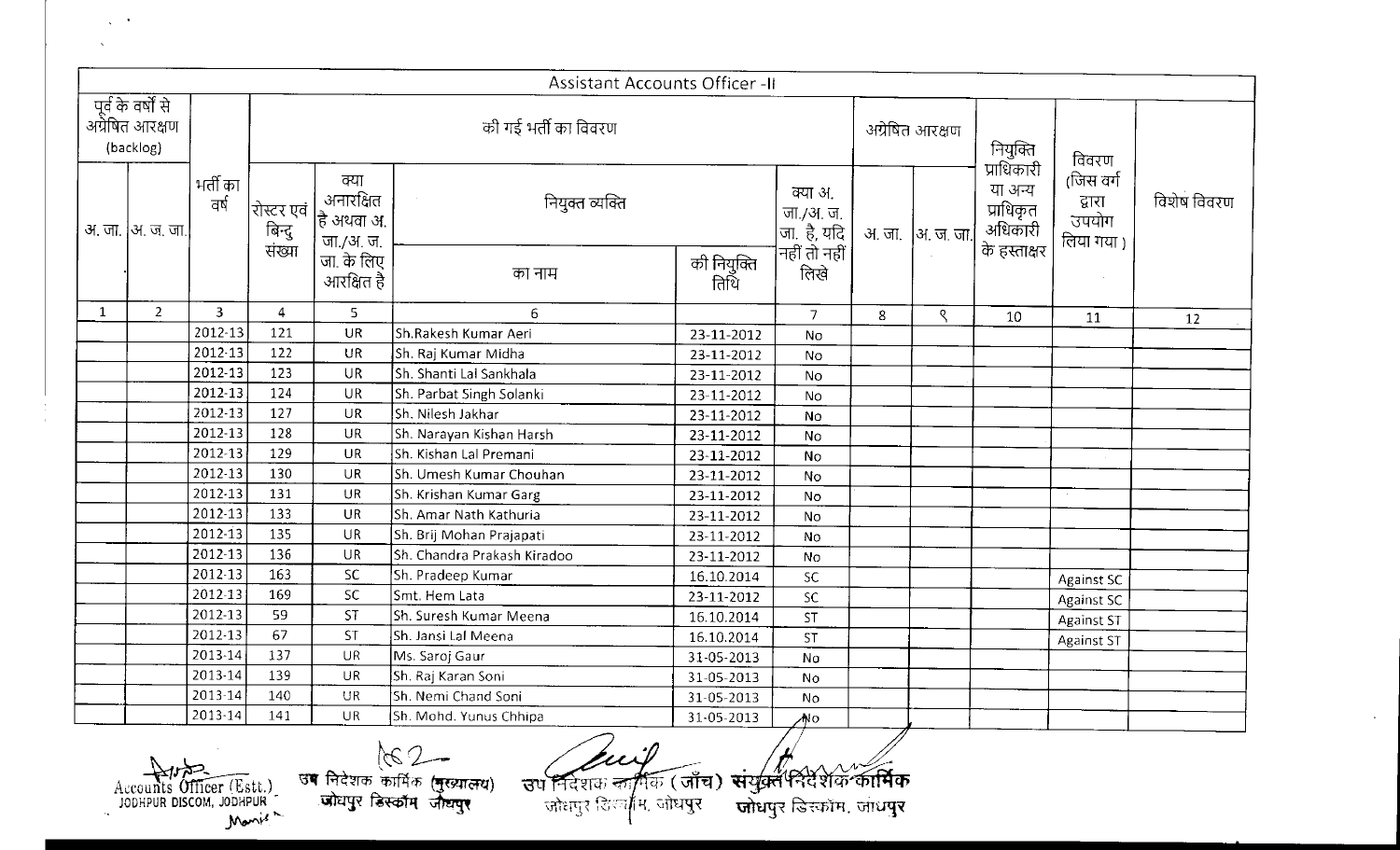|              |                                                            |                  |                                |                                             | <b>Assistant Accounts Officer -II</b>                                                                                                                  |                     |                                                          |   |                 |                                                 |                                           |             |
|--------------|------------------------------------------------------------|------------------|--------------------------------|---------------------------------------------|--------------------------------------------------------------------------------------------------------------------------------------------------------|---------------------|----------------------------------------------------------|---|-----------------|-------------------------------------------------|-------------------------------------------|-------------|
|              | पूर्व के वर्षों से<br>अप्रैषित आरक्षण<br>(backlog)         |                  |                                |                                             | की गई भर्ती का विवरण                                                                                                                                   |                     |                                                          |   | अग्रेषित आरक्षण | नियुक्ति<br>प्राधिकारी                          | विवरण                                     |             |
|              | अ. जा.  अ. ज. जा.                                          | भर्ती का<br>वर्ष | शिस्टर एवं<br>बिन्दु<br>संख्या | क्या<br>अनारक्षित<br>हि अथवा अ<br>जा./अ. ज. | नियुक्त व्यक्ति                                                                                                                                        |                     | क्या अ.<br>  जा./अ. ज.<br> जा.  है, यदि<br> नहीं तो नहीं |   | अजा  अ.ज.जा.    | या अन्य<br>प्राधिकृत<br>अधिकारी<br>के हस्ताक्षर | (जिस वर्ग<br>द्वारा<br>उपयोग<br>लिया गया) | विशेष विवरण |
|              |                                                            |                  |                                | जा. के लिए<br>आरक्षित है                    | का नाम                                                                                                                                                 | की नियुक्ति<br>तिथि | लिखे                                                     |   |                 |                                                 |                                           |             |
| $\mathbf{1}$ | $\overline{2}$                                             | 3                | $\overline{4}$                 | 5                                           | 6                                                                                                                                                      |                     | 7 <sup>1</sup>                                           | 8 | ९               | 10                                              | 11                                        | 12          |
|              |                                                            | 2013-14          | 143                            | <b>UR</b>                                   | Sh. Chaina Ram Choudhary                                                                                                                               | 31-05-2013          | No                                                       |   |                 |                                                 |                                           |             |
|              |                                                            | 2013-14          | 145                            | <b>UR</b>                                   | Sh. Kailash Kumar Barbar                                                                                                                               | 31-05-2013          | No                                                       |   |                 |                                                 |                                           |             |
|              |                                                            | 2013-14          | 146                            | <b>UR</b>                                   | Sh. Sumer Singh Yadav                                                                                                                                  | 31-05-2013          | No                                                       |   |                 |                                                 |                                           |             |
|              |                                                            | 2013-14          | 147                            | <b>UR</b>                                   | Ms. Sunita Sharma                                                                                                                                      | 31-05-2013          | No                                                       |   |                 |                                                 |                                           |             |
|              |                                                            | 2013-14          | 176                            | SC.                                         | Sh. Pardeep Chouhan                                                                                                                                    | 31-05-2013          | SC                                                       |   |                 |                                                 | <b>Against SC</b>                         |             |
|              |                                                            | 2013-14          | 182                            | <b>SC</b>                                   | Sh. Keshav Dutt Bunkar                                                                                                                                 | 31-05-2013          | SC                                                       |   |                 |                                                 | Against SC                                |             |
|              |                                                            | 2013-14          | 148                            | <b>UR</b>                                   | Sh. Mukesh Phophaliya                                                                                                                                  | 31-05-2013          | No                                                       |   |                 |                                                 |                                           |             |
|              |                                                            | 2013-14          | 149                            | <b>UR</b>                                   | Sh. Jaspal Singh                                                                                                                                       | 31-05-2013          | <b>No</b>                                                |   |                 |                                                 |                                           |             |
|              |                                                            | 2013-14          | 152                            | UR                                          | Sh. Manish Kumar Ojha                                                                                                                                  | 31-05-2013          | No                                                       |   |                 |                                                 |                                           |             |
|              |                                                            | 2013-14          | 153                            | <b>UR</b>                                   | Sh. Tarun Kant Ramawat                                                                                                                                 | 31-05-2013          | No                                                       |   |                 |                                                 |                                           |             |
|              |                                                            | 2013-14          | 154                            | <b>UR</b>                                   | Sh. Rahul Dixit                                                                                                                                        | 31-05-2013          | <b>No</b>                                                |   |                 |                                                 |                                           |             |
|              |                                                            | 2013-14          | 155                            | <b>UR</b>                                   | Sh. Dheeraj Kumar Naulakha                                                                                                                             | 31-05-2013          | No                                                       |   |                 |                                                 |                                           |             |
|              |                                                            | 2013-14          | 188                            | SC.                                         | Sh. Prakash                                                                                                                                            | 31-05-2013          | SC                                                       |   |                 |                                                 | <b>Against SC</b>                         |             |
|              |                                                            | 2013-14          | 156                            | <b>UR</b>                                   | Ms. Priti Chhajer                                                                                                                                      | 31-05-2013          | No                                                       |   |                 |                                                 |                                           |             |
|              |                                                            | 2013-14          | 158                            | UR                                          | Sh. Lokesh K. Lalla                                                                                                                                    | 31-05-2013          | No                                                       |   |                 |                                                 |                                           |             |
|              |                                                            | 2013-14          | 160                            | <b>UR</b>                                   | Sh. Abdul Rasheed                                                                                                                                      | 31-05-2013          | No                                                       |   |                 |                                                 |                                           |             |
|              |                                                            | 2013-14          | 161                            | <b>UR</b>                                   | Ms. Monika Mundra                                                                                                                                      | 31-05-2013          | No                                                       |   |                 |                                                 |                                           |             |
|              |                                                            | 2013-14          | 162                            | <b>UR</b>                                   | Sh. Jitendra Purohit                                                                                                                                   | 31-05-2013          | No                                                       |   |                 |                                                 |                                           |             |
|              |                                                            | $2013 - 14$      | 75                             | <b>ST</b>                                   | Sh. Birbal Ram                                                                                                                                         | 31-05-2013          | ST                                                       |   |                 |                                                 | <b>Against ST</b>                         |             |
|              |                                                            | 2013-14          | 164                            | <b>UR</b>                                   | Ms. Pooja Chopra                                                                                                                                       | 31-05-2013          | $y_{0}$                                                  |   |                 |                                                 |                                           |             |
|              | 在44<br>Accounts Officer (Estt.)<br>JODHPUR DISCOM, JOPHPUR |                  | Mmis                           |                                             | $\sqrt{C}$<br>उपनिवेशक का <del>ष</del> ्कि (जाँच)<br>सब निदेशक कार्मिक (मुख्यातय)<br>जोवपुर हिनकॉ <i>र्म</i> , जोधपुर<br>जोधपुर डिस्कॉम जोध <b>पुर</b> |                     | संयुक्ते निर्देशक कार्मिक<br>जोधपुर डिस्कॉम, जोधपुर      |   |                 |                                                 |                                           |             |

Accounts Officer (Est.)

 $\sim 100$  km s  $^{-1}$ 

 $\sim 10^7$ 

 $\sim$ 

 $162$ .<br>उब निदेशक कार्मिक (मुख्यालय)<br>- जोधपुर डिस्कॉम जोधपुर

\"j ~- -~~r:t: it,t~'{1:1) **\r{tr~~** *1* **;\_\_'~c~·~r4. ~nug~** 

<u><sup>3</sup><br>संयुक्त</u><br>जोधपुर

 $\sim 10$ 

 $\sim 10^{-11}$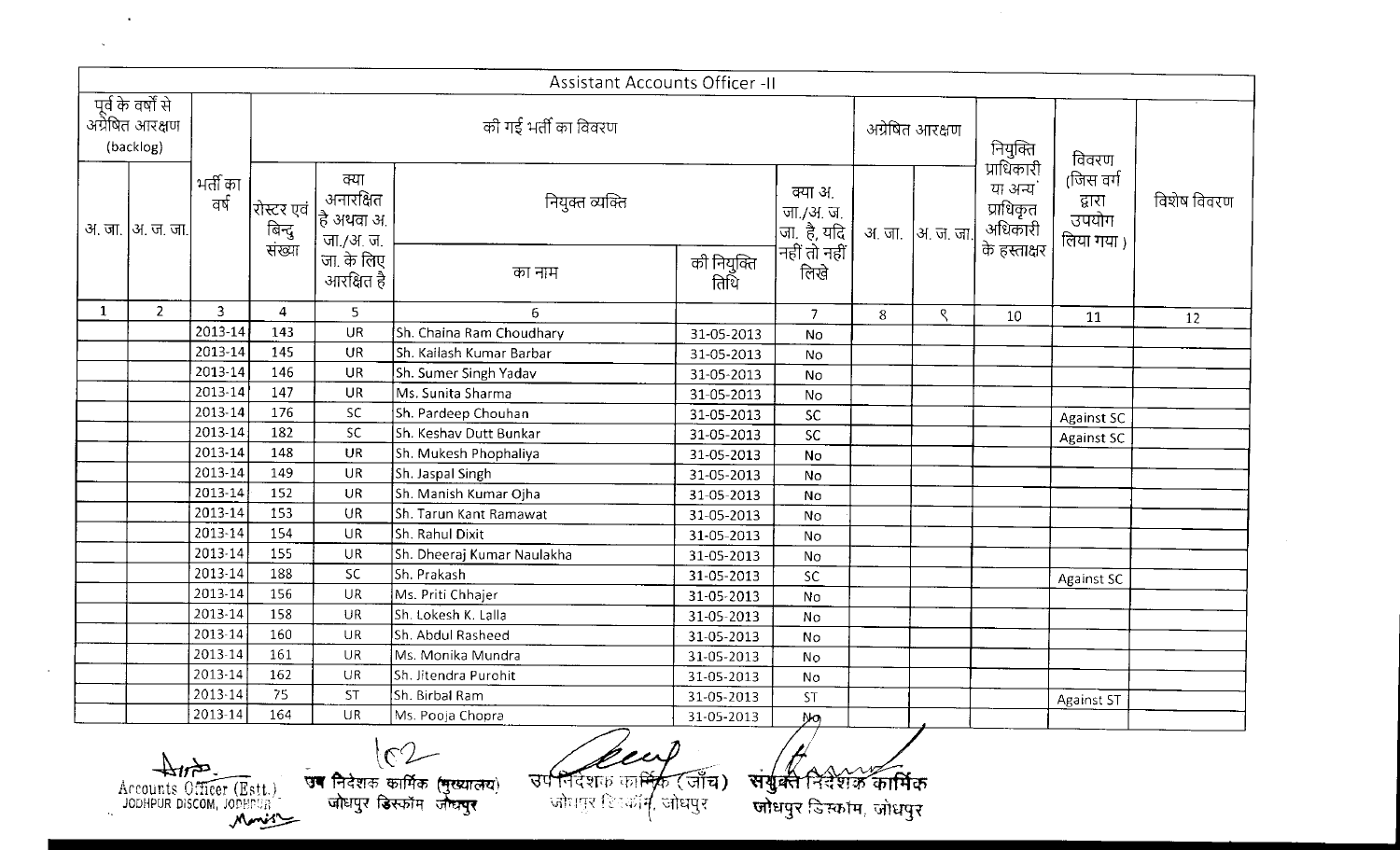|   |                                                    |                  |                                          |                                                      | <b>Assistant Accounts Officer - II</b>                                                                                        |                     |                                                     |   |                  |                                                               |                                           |             |
|---|----------------------------------------------------|------------------|------------------------------------------|------------------------------------------------------|-------------------------------------------------------------------------------------------------------------------------------|---------------------|-----------------------------------------------------|---|------------------|---------------------------------------------------------------|-------------------------------------------|-------------|
|   | पूर्व के वर्षों से<br>अग्रेषित आरक्षण<br>(backlog) |                  |                                          |                                                      | की गई भर्ती का विवरण                                                                                                          |                     |                                                     |   | अग्रेषित आरक्षण  | नियुक्ति                                                      | विवरण                                     |             |
|   | अ. जा.  अ. ज. जा.                                  | भर्ती का<br>वर्ष | रोस्टर एवं<br>     बिन्दु<br>     संख्या | क्या<br>अनारक्षित<br>$\vert$ है अथवा अ.<br>जा./अ. ज. | नियुक्त व्यक्ति                                                                                                               |                     | क्या अ.<br>जा /अ. ज.<br>जि. है, यदि<br>नहीं तो नहीं |   | अ. जा  अ. ज. जा. | प्राधिकारी<br>या अन्य<br>प्राधिकृत<br>अधिकारी<br>के हस्ताक्षर | (जिस वर्ग<br>द्वारा<br>उपयोग<br>लिया गया) | विशेष विवरण |
|   |                                                    |                  |                                          | जा. के लिए<br>आरक्षित है                             | का नाम                                                                                                                        | की नियुक्ति<br>तिथि | लिखे                                                |   |                  |                                                               |                                           |             |
| 1 | $\mathbf{Z}$                                       | 3                | 4                                        | 5                                                    | $\epsilon$                                                                                                                    |                     | $\overline{7}$                                      | 8 | ९                | 10                                                            | 11                                        | 12          |
|   |                                                    | 2013-14          | 165                                      | <b>UR</b>                                            | Ms. Shilpa Jain                                                                                                               | 31-05-2013          | No                                                  |   |                  |                                                               |                                           |             |
|   |                                                    | 2013-14          | 166                                      | <b>UR</b>                                            | Sh. Manohar Jat                                                                                                               | 31-05-2013          | No                                                  |   |                  |                                                               |                                           |             |
|   |                                                    | 2013-14          | 168                                      | <b>UR</b>                                            | Sh. Firoj Khan                                                                                                                | 31-05-2013          | No                                                  |   |                  |                                                               |                                           |             |
|   |                                                    | 2013-14          | 170                                      | UR                                                   | Sh. Laxmi Narayan                                                                                                             | 31-05-2013          | No                                                  |   |                  |                                                               |                                           |             |
|   |                                                    | 2013-14          | 194                                      | SC.                                                  | Ms. Reshma Bairwa                                                                                                             | 31-05-2013          | <b>SC</b>                                           |   |                  |                                                               | Against SC                                |             |
|   |                                                    | 2013-14          | 171                                      | <b>UR</b>                                            | Ms. Surya Kala Ramawat                                                                                                        | 31-05-2013          | No                                                  |   |                  |                                                               |                                           |             |
|   |                                                    | 2013-14          | 172                                      | <b>UR</b>                                            | Ms. Deenu Pachar                                                                                                              | 31-05-2013          | No                                                  |   |                  |                                                               |                                           |             |
|   |                                                    | 2013-14          | 173                                      | <b>UR</b>                                            | Sh. Ramesh Kumar                                                                                                              | 31-05-2013          | <b>No</b>                                           |   |                  |                                                               |                                           |             |
|   |                                                    | 2013-14          | 198                                      | SC.                                                  | Sh. Chander Parkash Nayak                                                                                                     | 31-05-2013          | <b>SC</b>                                           |   |                  |                                                               | Against SC                                |             |
|   |                                                    | 2013-14          | 84                                       | <b>ST</b>                                            | Sh. Manoj Kumar Meena                                                                                                         | 31-05-2013          | <b>ST</b>                                           |   |                  |                                                               | <b>Against ST</b>                         |             |
|   |                                                    | 2013-14          | 207                                      | <b>SC</b>                                            | Sh. Dinesh Kumar                                                                                                              | 31-05-2013          | SC.                                                 |   |                  |                                                               | <b>Against SC</b>                         |             |
|   |                                                    | 2013-14          | 213                                      | SC.                                                  | Sh. Shakti Singh                                                                                                              | 31-05-2013          | SC                                                  |   |                  |                                                               | <b>Against SC</b>                         |             |
|   |                                                    | 2013-14          | 219                                      | SC                                                   | Sh. Kapil Kumar                                                                                                               | 31-05-2013          | SC                                                  |   |                  |                                                               | Against SC                                |             |
|   |                                                    | 2013-14          | 92                                       | <b>ST</b>                                            | Ms. Bhawana Meena                                                                                                             | 31-05-2013          | <b>ST</b>                                           |   |                  |                                                               | Against ST                                |             |
|   |                                                    | 2013-14          | 99                                       | <b>ST</b>                                            | Sh. Mahandar Kumar Meena                                                                                                      | 31-05-2013          | <b>ST</b>                                           |   |                  |                                                               | Against ST                                |             |
|   |                                                    | 2013-14          | 109                                      | ST                                                   | Sh. Dev Narain                                                                                                                | 31-05-2013          | ST                                                  |   |                  |                                                               | Against ST                                |             |
|   |                                                    | 2013-14          | 117                                      | <b>ST</b>                                            | Sh. Chetan Prakash Jorwal                                                                                                     | 31-05-2013          | <b>ST</b>                                           |   |                  |                                                               | <b>Against ST</b>                         |             |
|   |                                                    | 2013-14          | 125                                      | <b>ST</b>                                            | Sh. Rajkumar Meena                                                                                                            | 31-05-2013          | <b>ST</b>                                           |   |                  |                                                               | <b>Against ST</b>                         |             |
|   |                                                    | $2013 - 14$      | 134                                      | 5T                                                   | Sh. Mukesh Kumar Meena                                                                                                        | 31-05-2013          | ST                                                  |   |                  |                                                               | <b>Against ST</b>                         |             |
|   |                                                    | $2013 - 14$      | 142                                      | <b>ST</b>                                            | Sh. Ram Chander Meena                                                                                                         | 31-05-2013          | <b>ST</b>                                           |   |                  |                                                               | <b>Against ST</b>                         |             |
|   | Accounts Officer (Est.)                            |                  | JODHPUR DISCOM, JODHPUR                  |                                                      | 62<br>उष निदेशक कार्मिक (मुख्यालय)<br><b>उप-निर्देश</b> क कर्म्मक (जाँच)<br>जोधपुर डिस्कॉम जीधपुर<br>जोधपुर ।ेहस्कॉ∕ा, जोधपुर |                     | संयुक्त निर्देशक कार्मिक<br>जोधपुर डिन्कॉम, जायपुर  |   |                  |                                                               |                                           |             |

 $\sim 100$  km s  $^{-1}$  $\label{eq:2} \mathcal{L}(\mathcal{A}) = \mathcal{L}(\mathcal{A}) \mathcal{L}(\mathcal{A})$ 

|<br>| <u>पुन्नत निर्देशके द</u>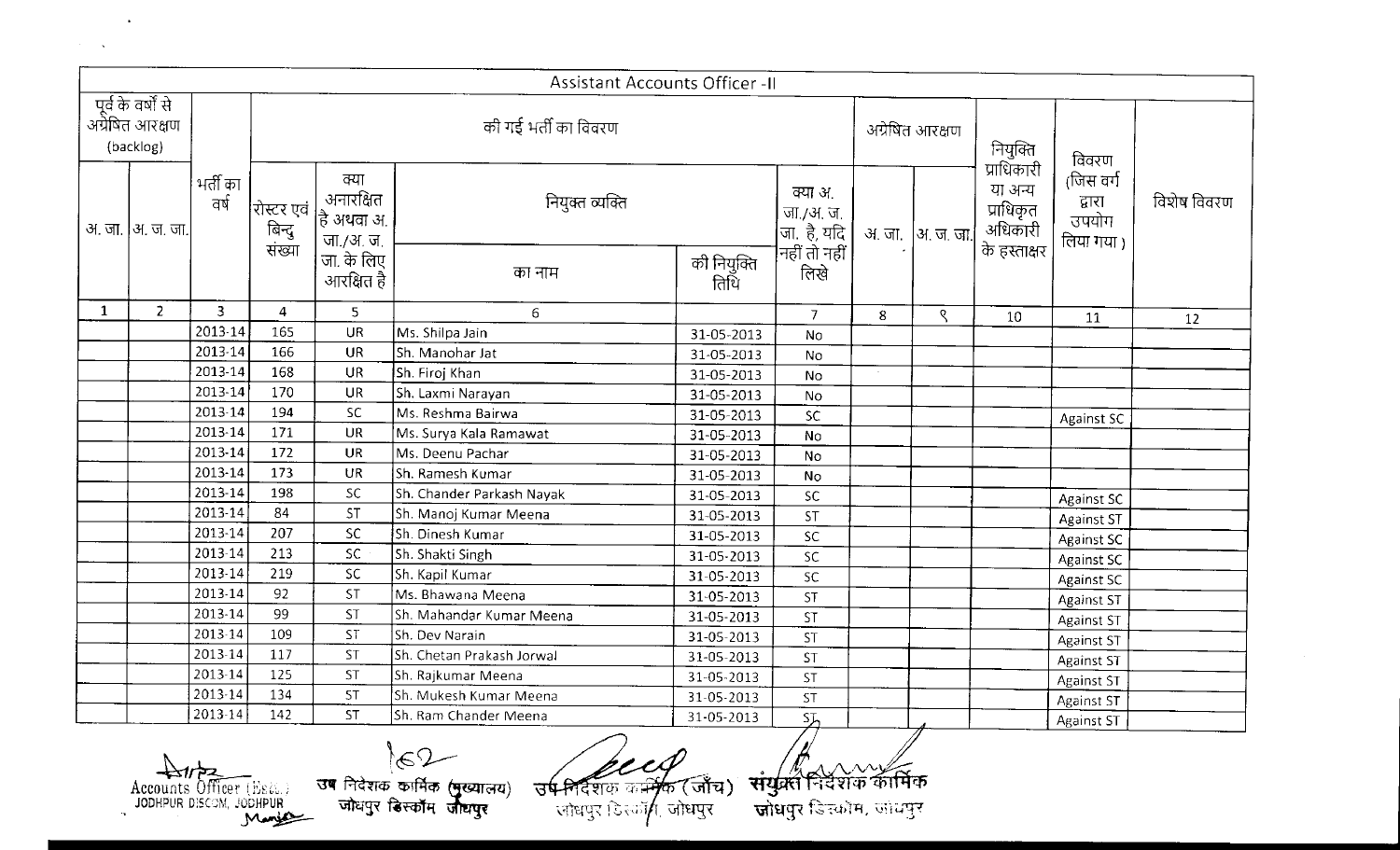|          | $\cdot$ |        |
|----------|---------|--------|
| $\Delta$ |         | $\sim$ |

|              |                                                      |                  |                                            |                                             | <b>Assistant Accounts Officer -II</b>                                                                                        |                     |                                                                         |       |                 |                                 |                                             |             |
|--------------|------------------------------------------------------|------------------|--------------------------------------------|---------------------------------------------|------------------------------------------------------------------------------------------------------------------------------|---------------------|-------------------------------------------------------------------------|-------|-----------------|---------------------------------|---------------------------------------------|-------------|
|              | ) पूर्व के वर्षों से<br>अग्रेषित आरक्षण<br>(backlog) |                  |                                            |                                             | की गई भर्ती का विवरण                                                                                                         |                     |                                                                         |       | अग्रेषित आरक्षण | नियुक्ति<br>प्राधिकारी          | विवरण                                       |             |
|              | अ. जा.  अ. ज. जा.                                    | भर्ती का<br>वर्ष | रोस्टर एवं  <br>     बिन्दु<br>     संख्या | क्या<br>अनारक्षित<br>हि अथवा अ<br>जा./अ. ज. | नियुक्त व्यक्ति                                                                                                              |                     | क्या अ.<br>  जा./अ. ज.<br>  जा. है, यदि<br>  नहीं तो नहीं<br>      लिखे | अ. जा | अ. ज. जा.       | या अन्य<br>प्राधिकृत<br>अधिकारी | (जिस वर्ग)<br>द्वारा<br>उपयोग<br>लिया गया ) | विशेष विवरण |
|              |                                                      |                  |                                            | जा. के लिए<br>आरक्षित <del>है</del>         | का नाम                                                                                                                       | को नियुक्ति<br>तिथि |                                                                         |       |                 | के हस्ताक्षर                    |                                             |             |
| $\mathbf{1}$ | 2 <sup>1</sup>                                       | 3                | 4                                          | 5                                           | 6                                                                                                                            |                     | $\overline{7}$                                                          | 8     | ९               | 10                              | 11                                          | 12          |
|              |                                                      | 2013-14          | 151                                        | <b>ST</b>                                   | Sh. Anil Kumar Meena                                                                                                         | 31-05-2013          | <b>ST</b>                                                               |       |                 |                                 | <b>Against ST</b>                           |             |
|              |                                                      | 2013-14          | 174                                        | <b>UR</b>                                   | Sh. Gyanesh Arora                                                                                                            | 23-09-2013          | No                                                                      |       |                 |                                 |                                             |             |
|              |                                                      | 2013-14          | 177                                        | <b>UR</b>                                   | Sh. Lokesh Choudhary                                                                                                         | 23-09-2013          | No                                                                      |       |                 |                                 |                                             |             |
|              |                                                      | 2013-14          | 178                                        | <b>UR</b>                                   | Sh. Bishnoi Pratap Bagruram                                                                                                  | 23-09-2013          | No                                                                      |       |                 |                                 |                                             |             |
|              |                                                      | 2013-14          | 226                                        | <b>SC</b>                                   | Sh. Kuldeep Nemichand Sarwan                                                                                                 | 23-09-2013          | <b>SC</b>                                                               |       |                 |                                 | <b>Against SC</b>                           |             |
|              |                                                      | 2013-14          | 232                                        | <b>SC</b>                                   | Sh. Mukesh Verma                                                                                                             | 23-09-2013          | <b>SC</b>                                                               |       |                 |                                 | <b>Against SC</b>                           |             |
|              |                                                      | 2013-14          | 159                                        | <b>ST</b>                                   | Sh. Mahaveer Prasad Meena                                                                                                    | 23-09-2013          | ST                                                                      |       |                 |                                 | <b>Against ST</b>                           |             |
|              |                                                      | 2013-14          | 167                                        | <b>ST</b>                                   | Ms. Anita Meena                                                                                                              | 23-09-2013          | <b>ST</b>                                                               |       |                 |                                 | <b>Against ST</b>                           |             |
|              |                                                      | 2013-14          | 175                                        | <b>ST</b>                                   | Sh. Prem Prakash Meena                                                                                                       | 23-09-2013          | ST                                                                      |       |                 |                                 | Against ST                                  |             |
|              |                                                      | 2013-14          | 238                                        | <b>SC</b>                                   | Ms. Priyanka Gehlot                                                                                                          | 23-09-2013          | SC                                                                      |       |                 |                                 | Against SC                                  |             |
|              |                                                      | 2014-15          | 179                                        | <b>UR</b>                                   | Sh. Anita Bajaj                                                                                                              | 16-10-2014          | <b>No</b>                                                               |       |                 |                                 |                                             |             |
|              |                                                      | 2014-15          | 180                                        | <b>UR</b>                                   | Sh. Brahma Ram Solanki                                                                                                       | 16-10-2014          | No                                                                      |       |                 |                                 |                                             |             |
|              |                                                      | 2014-15          | 181                                        | <b>UR</b>                                   | Sh. Prabhu Dayal Swami                                                                                                       | 16-10-2014          | No                                                                      |       |                 |                                 |                                             |             |
|              |                                                      | 2014-15          | 183                                        | UR                                          | Sh. Khayali Ram Prajapat                                                                                                     | 16-10-2014          | No                                                                      |       |                 |                                 |                                             |             |
|              |                                                      | 2014-15          | 185                                        | UR                                          | Sh. Geeta Bhatia                                                                                                             | 16-10-2014          | No                                                                      |       |                 |                                 |                                             |             |
|              |                                                      | 2014-15          | 186                                        | UR                                          | Sh. Urmila Sarna                                                                                                             | 16-10-2014          | No                                                                      |       |                 |                                 |                                             |             |
|              |                                                      | 2014-15          | 187                                        | UR                                          | Sh. Arpit Gandhi                                                                                                             | 16-10-2014          | No                                                                      |       |                 |                                 |                                             |             |
|              |                                                      | 2014-15          | 189                                        | UR                                          | Dr. Suman Fageria                                                                                                            | 16-10-2014          | No                                                                      |       |                 |                                 |                                             |             |
|              |                                                      | 2014-15          | 190                                        | UR                                          | Sh. Dharmendra Manglani                                                                                                      | 16-10-2014          | No                                                                      |       |                 |                                 |                                             |             |
|              |                                                      | 2014 15          | 191                                        | UR                                          | Sh. Shailabh Khichi                                                                                                          | 16-10-2014          | Ng                                                                      |       |                 |                                 |                                             |             |
|              | Accounts Officer (<br>JODHPUR DISCOM, JODHPUR        |                  | Mariss                                     |                                             | তব্দ নিবছাক কাৰ্দিক ( <del>দুভয়েনে</del> য)<br>$\frac{1}{3}$ जमिक (जाँच)<br>जोधपुर डिस्कॉम जोधपुर<br>जोधपुर जिल्लीम, जोधपुर |                     | संयुक्त भिटेशक कार्मिक<br>जोधपुर डिस्कोम, जोधपुर                        |       |                 |                                 |                                             |             |

キャンド Accounts Officer (1991)

.<br>निटेशक )<br>| G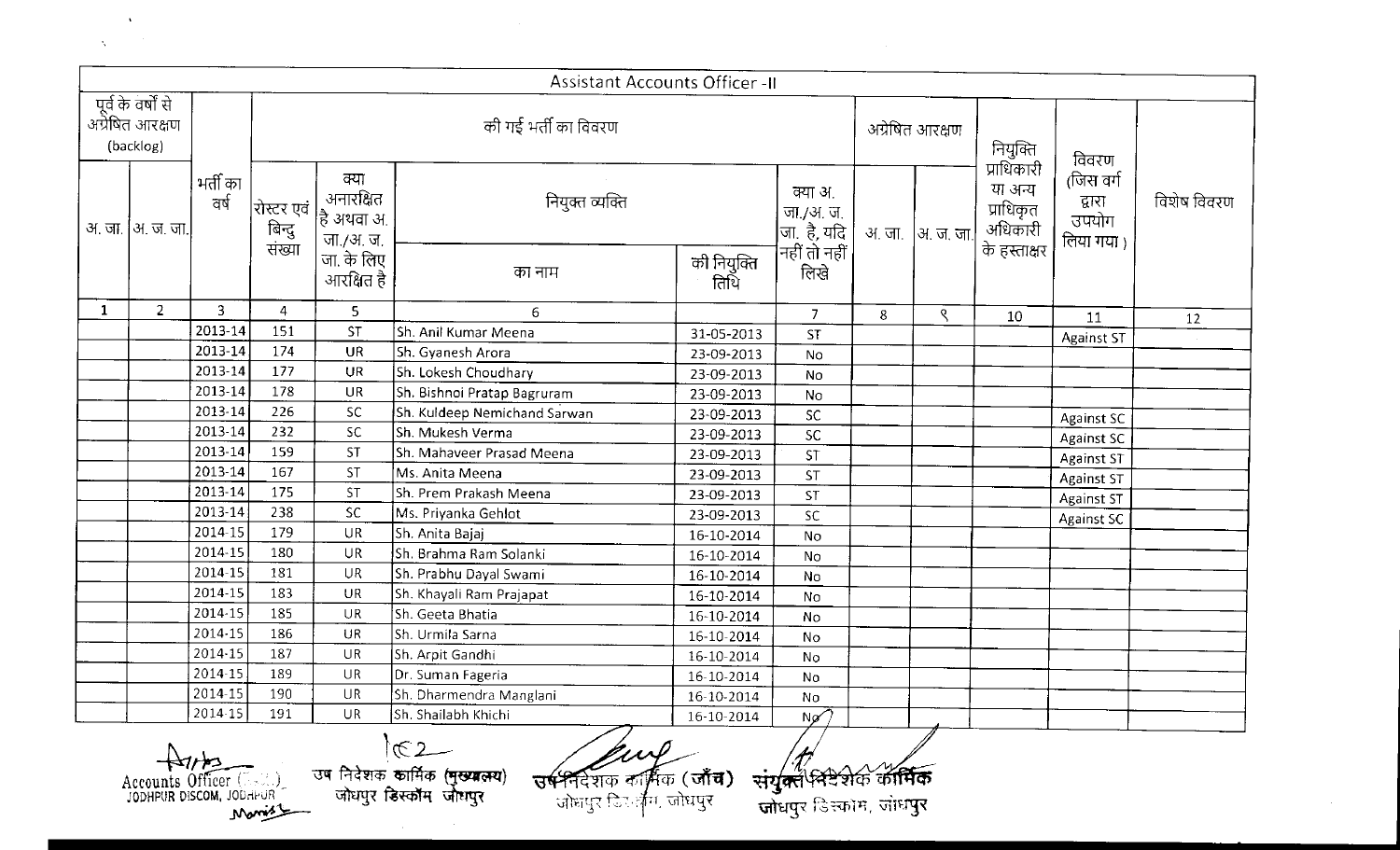|              | $\lambda$ |   |  |
|--------------|-----------|---|--|
| $\mathbf{A}$ |           | ٠ |  |

|              |                                                    |                          |                                |                                                                    | Assistant Accounts Officer -II                       |                     |                                                                           |                                                                            |                   |                                                 |                                           |              |
|--------------|----------------------------------------------------|--------------------------|--------------------------------|--------------------------------------------------------------------|------------------------------------------------------|---------------------|---------------------------------------------------------------------------|----------------------------------------------------------------------------|-------------------|-------------------------------------------------|-------------------------------------------|--------------|
|              | पूर्व के वर्षों से<br>अग्रेषित आरक्षण<br>(backlog) |                          |                                |                                                                    | की गई भर्ती का विवरण                                 |                     |                                                                           |                                                                            | अग्रेषित आरक्षण   | नियुक्ति<br>प्राधिकारी                          | विवरण                                     |              |
|              | अ. जा.  अ. ज. जा.                                  | भर्ती का<br>ਕਰ           | रोस्टर एवं<br>बिन्दु<br>संख्या | क्या<br>अनारक्षित<br>$ \hat{\bar{\mathsf{c}}}$ अथवा अ<br>जा./अ. ज. | नियुक्त व्यक्ति                                      |                     | क्या अ.<br>  जा./अ. ज.<br>  जा. है, यदि<br>  नहीं तो नहीं  <br>      लिखे |                                                                            | अ. जा.  अ. ज. जा. | या अन्य<br>प्राधिकृत<br>अधिकारी<br>के हस्ताक्षर | (जिस वर्ग<br>द्धारा<br>उपयोग<br>लिया गया) | विशेष विवरण  |
|              |                                                    |                          |                                | जा. के लिए<br>आरक्षित है                                           | का नाम                                               | की नियुक्ति<br>तिथि |                                                                           |                                                                            |                   |                                                 |                                           |              |
| $\mathbf{1}$ | $2^{\circ}$                                        | $\mathbf{3}$             | 4                              | 5                                                                  | 6                                                    |                     | $\overline{7}$                                                            | 8                                                                          | ९                 | 10                                              | 11                                        | 12           |
|              |                                                    | 2014-15                  | 193                            | <b>UR</b>                                                          | Miss Priya Shukla                                    | 16-10-2014          | No                                                                        |                                                                            |                   |                                                 |                                           |              |
|              |                                                    | 2014-15                  | 244                            | SC                                                                 | Sh. Kapil Chitara                                    | 16-10-2014          | <b>SC</b>                                                                 |                                                                            |                   |                                                 | <b>Against SC</b>                         |              |
|              |                                                    | 2014-15                  | 195                            | <b>UR</b>                                                          | Sh. Pawan Daga                                       | 24-12-2014          | No                                                                        |                                                                            |                   |                                                 |                                           |              |
|              |                                                    | 2014-15                  | 196                            | <b>UR</b>                                                          | Sh. Prakash Chandra                                  | 24-12-2014          | No                                                                        |                                                                            |                   |                                                 |                                           |              |
|              |                                                    | 2014-15                  | 197                            | <b>UR</b>                                                          | Sh. Tansukh Paliwal                                  | 24-12-2014          | No                                                                        |                                                                            |                   |                                                 |                                           |              |
|              |                                                    | 2015-16                  | 200                            | UR                                                                 | Ms. Preeti Harjai                                    | 04-11-2016          | No                                                                        |                                                                            |                   |                                                 |                                           |              |
|              |                                                    | 2015-16                  | 201                            | <b>UR</b>                                                          | Sh. Kshitij Vaishnav                                 | 04-11-2016          | No                                                                        |                                                                            |                   |                                                 |                                           |              |
|              |                                                    | 2015-16                  | 202                            | <b>UR</b>                                                          | Sh. Amit Kumar                                       | 04-11-2016          | No                                                                        |                                                                            |                   |                                                 |                                           |              |
|              |                                                    | 2015-16                  | 203                            | <b>UR</b>                                                          | Sh. Gouri Shankar Uapadhayay                         | 04-11-2016          | No                                                                        |                                                                            |                   |                                                 |                                           |              |
|              |                                                    | 2015-16                  | 204                            | <b>UR</b>                                                          | Sh. Dharmendra Kumar Dugar                           | 04-11-2016          | No                                                                        |                                                                            |                   |                                                 |                                           |              |
|              |                                                    | 2015-16                  | 205                            | <b>UR</b>                                                          | Ms. Anita Panwar                                     | 04-11-2016          | No                                                                        |                                                                            |                   |                                                 |                                           |              |
|              |                                                    | 2015-16                  | 206                            | <b>UR</b>                                                          | Sh. Bhairou Achariya                                 | 04-11-2016          | No                                                                        |                                                                            |                   |                                                 |                                           |              |
|              |                                                    | 2015-16                  | 203                            | <b>UR</b>                                                          |                                                      |                     |                                                                           |                                                                            |                   |                                                 |                                           | Sealed Cover |
|              |                                                    | $2015 - 16$              | 210                            | <b>UR</b>                                                          | Sh. Imran Ali                                        | 04-11-2016          | No                                                                        |                                                                            |                   |                                                 |                                           |              |
|              |                                                    | 2015-16                  | 211                            | <b>UR</b>                                                          | Sh. Anil Kumar Pandey                                | 04-11-2016          | No                                                                        |                                                                            |                   |                                                 |                                           |              |
|              |                                                    | $2015 - 16$              | 212                            | <b>UR</b>                                                          | Sh. Prakash Ratan Bhojak                             | 04-11-2016          | No                                                                        |                                                                            |                   |                                                 |                                           |              |
|              |                                                    | 2015-16                  | 214                            | <b>UR</b>                                                          | Sh. Rakesh Darji                                     | 04-11-2016          | No                                                                        |                                                                            |                   |                                                 |                                           |              |
|              |                                                    | 2015-16                  | 215                            | <b>UR</b>                                                          | Ms. Suman Kumawat                                    | 04-11-2016          | No                                                                        |                                                                            |                   |                                                 |                                           |              |
|              |                                                    | 2015.16                  | 216                            | UR                                                                 | Sh. Rajendra Kumar Kochar                            | 03-07-2017          | No.                                                                       |                                                                            |                   |                                                 |                                           |              |
|              |                                                    | $2015 - 16$              | 218                            | UR                                                                 | Sh. Manish Kumar Sidana                              | 03-07-2017          | No,                                                                       |                                                                            |                   |                                                 |                                           |              |
|              |                                                    | Accounts Officer (Estt.) |                                |                                                                    | उष निदेशक कार्मिक ( <del>मुख्या</del> लय)<br>उपनिदेश | ि (जाँच)            |                                                                           | $\frac{1}{\sqrt{2}}\frac{1}{\sqrt{2}}\frac{1}{\sqrt{2}}\frac{1}{\sqrt{2}}$ | म्हामिक           |                                                 |                                           |              |

 $\mathcal{A}^{\mathcal{A}}$ 

Accounts Officer (Estt.)<br>JODHPUR DISCOM, JODHPUR 39 प्लेघपुर डिस्कॉम जीघपुर (भूख्यालय)

 $\mathcal{A}$ 

उप निदेशक यूनिक (जाँच)<br>जोधपुर डिस्कॉम, जोधपुर

**••**  *-* **1 i~~** .

 $\sim 10^{-1}$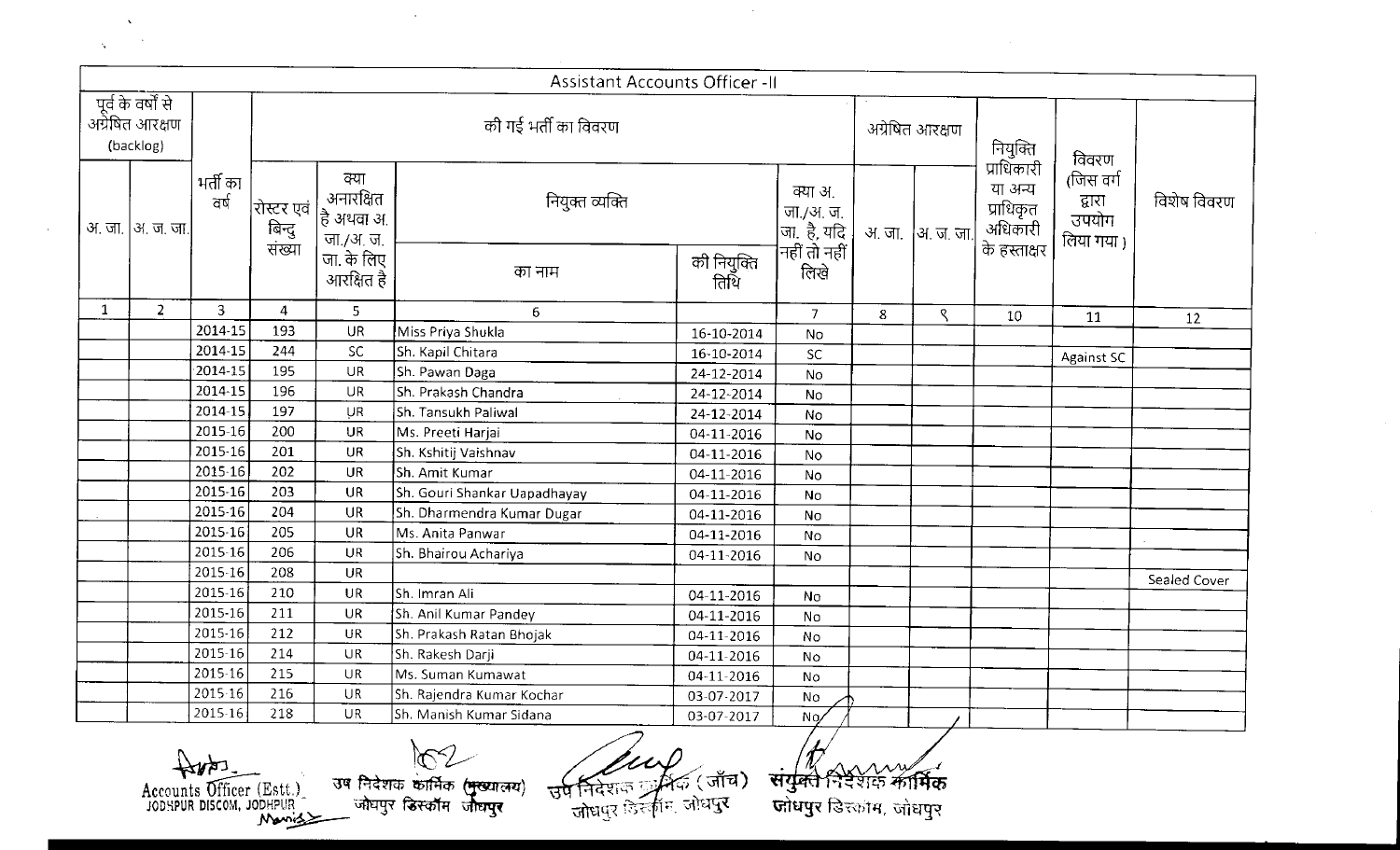| k.           |  |
|--------------|--|
| <b>STATE</b> |  |

 $\Delta$ 

|              |                                                    |                  |                                |                                              | <b>Assistant Accounts Officer -II</b> |                 |                                                                           |          |              |                                               |                                           |              |
|--------------|----------------------------------------------------|------------------|--------------------------------|----------------------------------------------|---------------------------------------|-----------------|---------------------------------------------------------------------------|----------|--------------|-----------------------------------------------|-------------------------------------------|--------------|
|              | पूर्व के वर्षों से<br>अग्रेषित आरक्षण<br>(backlog) |                  |                                | की गई भर्ती का विवरण                         |                                       | अग्रेषित आरक्षण |                                                                           | नियुक्ति | विवरण        |                                               |                                           |              |
|              | अ. जा.  अ. ज. जा.                                  | भर्ती का<br>वर्ष | रोस्टर एवं<br>बिन्दु<br>संख्या | क्या<br>अनारक्षित<br>है अथवा अ.<br>जा./अ. ज. | नियुक्त व्यक्ति                       |                 | क्या अ.<br>  जा./अ. ज.<br> जा.  है, यदि<br>   नहीं तो नहीं<br>       लिखे | अ. जा.   | ∫अ. ज. जा.   | प्राधिकारी<br>या अन्य<br>प्राधिकृत<br>अधिकारी | (जिस वर्ग<br>द्वारा<br>उपयोग<br>लिया गया। | विशेष विवरण  |
|              |                                                    |                  | जा. के लिए<br>आरक्षित है       | का नाम                                       | की नियुक्ति<br>तिथि                   |                 |                                                                           |          | के हस्ताक्षर |                                               |                                           |              |
| $\mathbf{1}$ | $\overline{2}$                                     | 3                | 4                              | 5                                            | 6                                     |                 | $\overline{7}$                                                            | 8        | ९            | 10                                            | 11                                        | 12           |
|              |                                                    | 2015-16          | 220                            | <b>UR</b>                                    | Sh. Mukesh Kumar Bhati                | 03-07-2017      | No                                                                        |          |              |                                               |                                           |              |
|              |                                                    | 2015-16          | 221                            | <b>UR</b>                                    | Ms. Neelu Gupta                       | 03-07-2017      | No                                                                        |          |              |                                               |                                           |              |
|              |                                                    | 2015-16          | 222                            | <b>UR</b>                                    | Sh. Manoj Kumar Saini                 | 03-07-2017      | No                                                                        |          |              |                                               |                                           |              |
|              |                                                    | 2016-17          | 223                            | UR                                           | Sh. Ajay Gupta                        | 03-07-2017      | No                                                                        |          |              |                                               |                                           |              |
|              |                                                    | 2016-17          | 224                            | <b>UR</b>                                    | Ms. Rekha Sharma                      | 03-07-2017      | No                                                                        |          |              |                                               |                                           |              |
|              |                                                    | 2016-17          | 227                            | UR                                           | Sh. Ashok Kumar Awasthi               | 03-07-2017      | No                                                                        |          |              |                                               |                                           |              |
|              |                                                    | 2016-17          | 228                            | <b>UR</b>                                    | Sh. Lakhvindra Singh                  | 03-07-2017      | No                                                                        |          |              |                                               |                                           |              |
|              |                                                    | 2016-17          | 229                            | <b>UR</b>                                    | <b>Sh. Ravi Kumar Kukar</b>           | 03-07-2017      | <b>No</b>                                                                 |          |              |                                               |                                           |              |
|              |                                                    | 2017-18          | 230                            | <b>UR</b>                                    | Sh. Naresh Kumar Middha               | 03-07-2017      | No                                                                        |          |              |                                               |                                           |              |
|              |                                                    | 2017-18          | 231                            | UR                                           | Sh. Manoj Kumar Joshi                 | 03-07-2017      | No                                                                        |          |              |                                               |                                           |              |
|              |                                                    | 2017-18          | 233                            | UR                                           | Sh. Sabal Singh Champawat             | 03-07-2017      | No                                                                        |          |              |                                               |                                           |              |
|              |                                                    | 2017-18          | 235                            | UR                                           |                                       |                 |                                                                           |          |              |                                               |                                           | Sealed Cover |
|              |                                                    | 2017-18          | 236                            | UR                                           | Sh. Jagdish Prasad Chouhan            | 03-07-2017      | <b>No</b>                                                                 |          |              |                                               |                                           |              |
|              |                                                    | 2017-18          | 237                            | UR                                           | Sh. Amit Purohit                      | 03-07-2017      | <b>No</b>                                                                 |          |              |                                               |                                           |              |
|              |                                                    | 2017-18          | 239                            | <b>UR</b>                                    | Sh. Gourav Kumar<br>$\sim$            | 03-07-2017      | No                                                                        |          |              |                                               |                                           |              |
|              |                                                    | 2017-18          | 240                            | <b>UR</b>                                    | Sh. Ronak Daga                        | 03-07-2017      | No                                                                        |          |              |                                               |                                           |              |
|              |                                                    | 2017-18          | 241                            | UR                                           | Sh. Lalit Soni                        | 31.01.2018      | No                                                                        |          |              |                                               |                                           |              |
|              |                                                    | 2017-18          | 243                            | UR                                           | Sh. Ravi Garg                         | 03-07-2017      | No                                                                        |          |              |                                               |                                           |              |
|              |                                                    | 2017-18          | 245                            | UR                                           | Sh. Sumit Singhal                     | 03-07-2017      | <b>No</b>                                                                 |          |              |                                               |                                           |              |
|              |                                                    | 2017-18          | 246                            | <b>UR</b>                                    | $\mathbf{L}$                          |                 |                                                                           |          |              |                                               |                                           | Sealed Cover |

JODHPUR DISCCM .'.J~DHPUR \_- >-- ~

**मिदेशक**<br>निदेशक जोघपुर <mark>डिस्कॉ</mark>ग '- { ~ ~

~ **'~**\_ **1.**

/<br>25 no<br>**क्षी मिडेशे कार्मिक** 

 $\sim$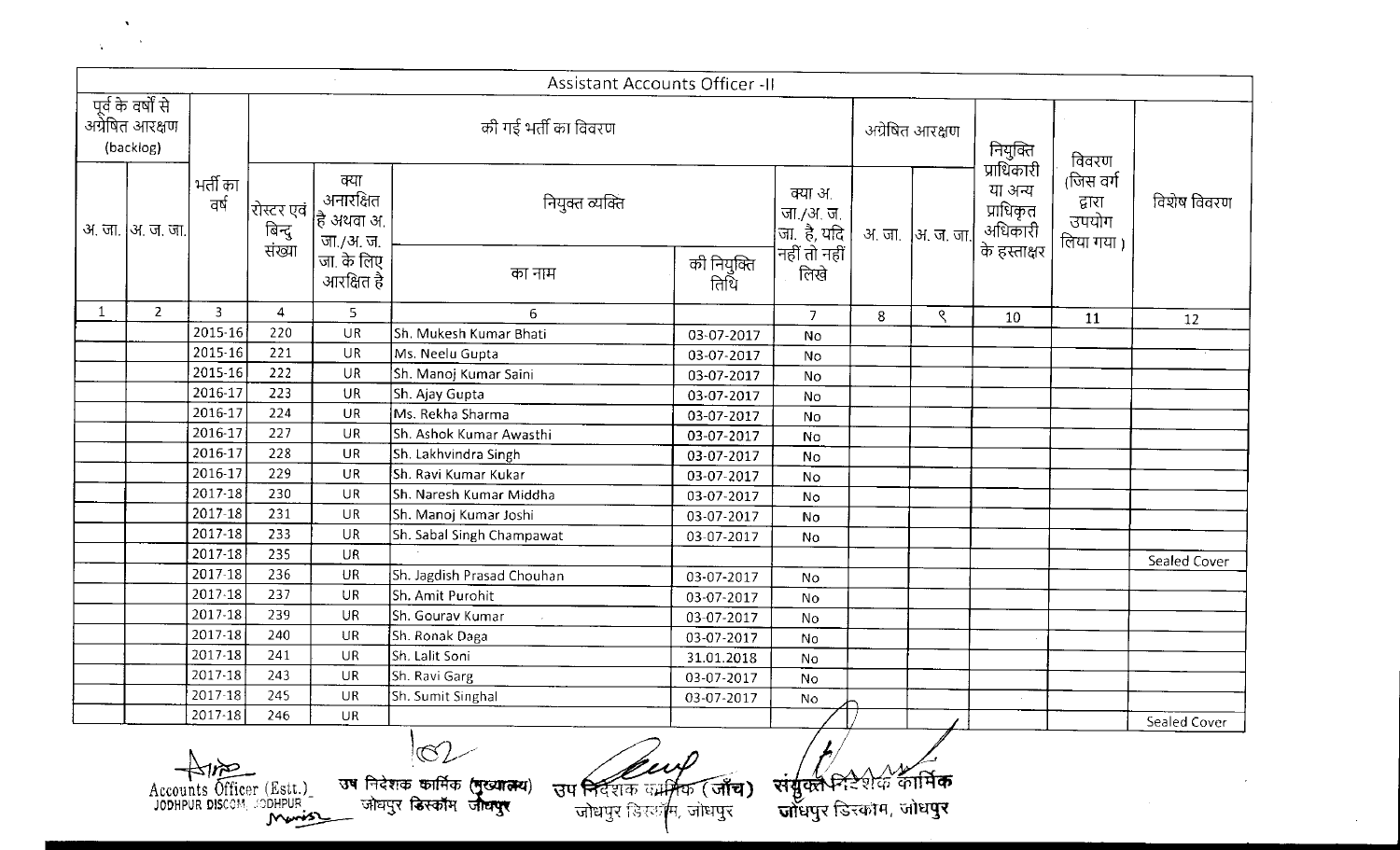|         |                                                     |                  |                                                     |                                               | Assistant Accounts Officer - II                                                                                                                             |                     |                                                         |         |                 |                                  |                                           |             |
|---------|-----------------------------------------------------|------------------|-----------------------------------------------------|-----------------------------------------------|-------------------------------------------------------------------------------------------------------------------------------------------------------------|---------------------|---------------------------------------------------------|---------|-----------------|----------------------------------|-------------------------------------------|-------------|
|         | पूर्व के वर्षों से<br>अंग्रेषित आरक्षण<br>(backlog) |                  |                                                     |                                               | की गई भर्ती का विवरण                                                                                                                                        |                     |                                                         |         | अग्रेषित आरक्षण | नियुक्ति<br>प्राधिकारी           | विवरण                                     |             |
|         | अ. जा.  अ. ज. जा.                                   | भर्ती का<br>ਕर्ष | रोस्टर एवं<br>बिन्दु<br>संख्या                      | क्या<br>अनारक्षित<br> है अथवा अ.<br>जा./अ. ज. | नियुक्त व्यक्ति                                                                                                                                             |                     | क्या अ.<br>$\begin{vmatrix}$ जा./अ. ज.<br> जा.  है, यदि |         | अ जा  अ ज जा।   | या अन्य<br>प्राधिकृत्<br>अधिकारी | (जिस वर्ग<br>द्वारा<br>उपयोग<br>लिया गया। | विशेष विवरण |
|         |                                                     |                  |                                                     | जा. के लिए<br>आरक्षित है                      | का नाम                                                                                                                                                      | की नियुक्ति<br>तिथि | नहीं तो नहीं<br>लिखे                                    |         |                 | के हस्ताक्षर                     |                                           |             |
| 1       | $\overline{2}$                                      | 3                | 4                                                   | 5.                                            | 6                                                                                                                                                           |                     | $\overline{7}$                                          | 8       | ९               | 10                               | 11                                        | 12          |
|         |                                                     | 2017-18          | 184                                                 | <b>ST</b>                                     | Sh. Ravi Kumar                                                                                                                                              | 03-07-2017          | ST                                                      |         |                 |                                  | <b>Against ST</b>                         |             |
|         |                                                     | 2017-18          | 192                                                 | ST                                            | Sh. Hanuman Sahay Meena                                                                                                                                     | 03-07-2017          | <b>ST</b>                                               |         |                 |                                  | <b>Against ST</b>                         |             |
|         |                                                     | 2017-18          | 199                                                 | <b>ST</b>                                     | Sh. Girish Kumar                                                                                                                                            | 03-07-2017          | <b>ST</b>                                               |         |                 |                                  | <b>Against ST</b>                         |             |
|         |                                                     | 2017-18          | 209                                                 | <b>ST</b>                                     | Sh. Suresh Kumar Meena                                                                                                                                      | 03-07-2017          | ST                                                      |         |                 |                                  | <b>Against ST</b>                         |             |
|         |                                                     | 2017-18          | 217                                                 | <b>ST</b>                                     | Sh. Lal Chand Nayak                                                                                                                                         | 03-07-2017          | <b>ST</b>                                               |         |                 |                                  | <b>Against ST</b>                         |             |
|         |                                                     | 2017-18          | 225                                                 | .ST                                           | Sh. Ram Lal Meena                                                                                                                                           | 03-07-2017          | <b>ST</b>                                               |         |                 |                                  | Against ST                                |             |
|         |                                                     | 2017-18          | 234                                                 | <b>ST</b>                                     | Sh. Ravindra Meena                                                                                                                                          | 03-07-2017          | <b>ST</b>                                               |         |                 |                                  | Against ST                                |             |
|         |                                                     |                  |                                                     |                                               | Creation of 43 New Posts of Assistant Accounts Officer Grade-II Cadre strength Increases to 290 (UR-210, SC-46, ST-34)                                      |                     |                                                         |         |                 |                                  |                                           |             |
|         |                                                     | 2018-19          | 247                                                 | UR                                            | Ms Bhagwati Sharma                                                                                                                                          | 05-10-2018          | No                                                      |         |                 |                                  |                                           |             |
| $SC-14$ |                                                     | 2018-19          | 13                                                  | <b>SC</b>                                     | Sh. Arvind Kumar Kalsariya                                                                                                                                  | 05-10-2018          | SC                                                      | $SC-13$ |                 |                                  | <b>Against SC</b>                         |             |
| $SC-13$ |                                                     | 2018-19          | 19                                                  | <b>SC</b>                                     | Sh. Atma Ram Sanwariya                                                                                                                                      | 05-10-2018          | <b>SC</b>                                               | SC-12   |                 |                                  | <b>Against SC</b>                         |             |
| $SC-12$ |                                                     | 2018-19          | 26                                                  | <b>SC</b>                                     | Sh. Mahendra Kumar                                                                                                                                          | 05-10-2018          | <b>SC</b>                                               | $SC-11$ |                 |                                  | <b>Against SC</b>                         |             |
| $SC-11$ |                                                     | 2018-19          | 44                                                  | SC                                            | Sh. Kamal Babu Dholiwal                                                                                                                                     | 05-10-2018          | SC                                                      | $SC-10$ |                 |                                  | Against SC                                |             |
| $SC-10$ |                                                     | 2018-19          | 50                                                  | SC.                                           | Sh. Kuldeep Chouhan                                                                                                                                         | 05-10-2018          | <b>SC</b>                                               | $SC-9$  |                 |                                  | <b>Against SC</b>                         |             |
| $SC-9$  |                                                     | 2018-19          | 57                                                  | <b>SC</b>                                     | Sh. Mahendra Singh Bairwa                                                                                                                                   | 05-10-2018          | <b>SC</b>                                               | $SC-8$  |                 |                                  | <b>Against SC</b>                         |             |
| $SC-8$  |                                                     | 2018-19          | 250                                                 | <b>SC</b>                                     | Sh. Vijay Pal                                                                                                                                               | 05-10-2018          | SC                                                      | $SC-7$  |                 |                                  | Against SC                                |             |
| $SC-7$  |                                                     | 2018-19          | 257                                                 | SC                                            | Sh. Jitendra Kumar Meghwal                                                                                                                                  | 05-10-2018          | SC                                                      | $SC-6$  |                 |                                  | Against SC                                |             |
| $SC-6$  |                                                     | 2018-19          | 263                                                 | SC                                            | Sh. Moti Lal Patodia                                                                                                                                        | 05-10-2018          | SC                                                      | $SC-5$  |                 |                                  | Against SC                                |             |
| $SC-5$  |                                                     | $2018-19$        | 269                                                 | SC.                                           | Sh. Arun Kumar                                                                                                                                              | 05-10-2018          | SC                                                      | $SC-4$  |                 |                                  | Against SC                                |             |
| $SC-4$  |                                                     | 2018-19          | 276                                                 | SC.                                           | Sh. Ram Karan                                                                                                                                               | 05-10-2018          | SC.                                                     | $SC-3$  |                 |                                  | Against SC                                |             |
|         |                                                     | כקי              | Accounts Officer (Estt.)<br>JODHPUR DISCOM, JODHPUR |                                               | े<br>उष निदेशक कार्मिक ( <b>मुख्यालय</b> )<br><sup>- जोधपुर डिस्कॉम 'जीव<b>प्</b>र</sup><br><del>उप निदेश</del> क कार्त्रिक (जाँच)।<br>जोधपर डिस्कॉम, जोधपर |                     | संयूक्स हिडिशन कार्मिक<br>vouen misson and              |         |                 |                                  |                                           |             |

Button (Est.)

 $\mathbf{v}$ 

 $\Delta$ 

*l! !*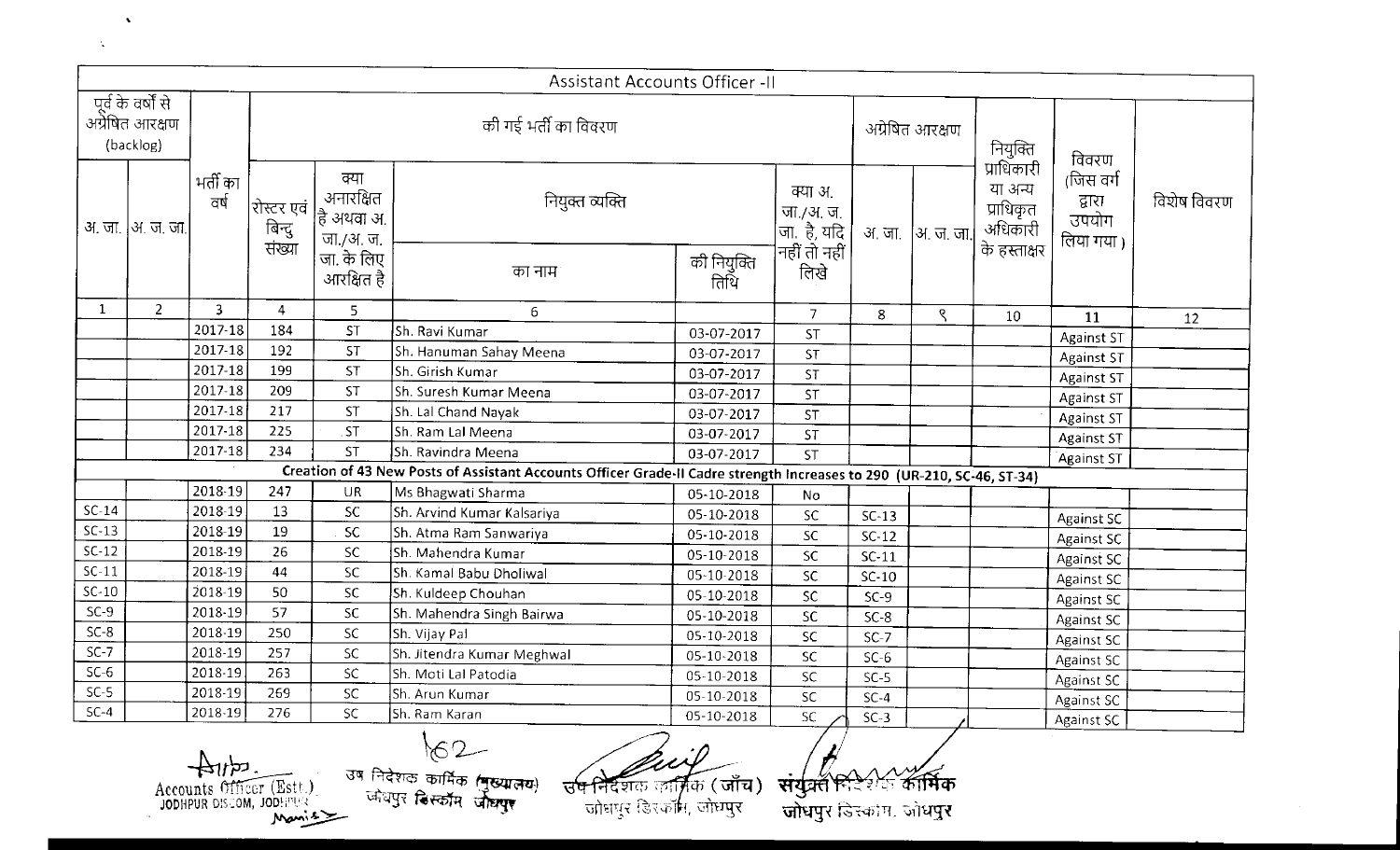|        |                                                     |                    |                                                               |                                               | Assistant Accounts Officer -II                                                                                                                   |                          |                                                                         |        |                   |                                                   |                                            |              |
|--------|-----------------------------------------------------|--------------------|---------------------------------------------------------------|-----------------------------------------------|--------------------------------------------------------------------------------------------------------------------------------------------------|--------------------------|-------------------------------------------------------------------------|--------|-------------------|---------------------------------------------------|--------------------------------------------|--------------|
|        | पूर्व के वर्षों से<br>अंग्रेषित आरक्षण<br>(backlog) |                    |                                                               |                                               | की गई भर्ती का विवरण                                                                                                                             |                          |                                                                         |        | अग्रेषित आरक्षण   | नियुक्ति<br>प्राधिकारी                            | विवरण                                      |              |
|        | अ. जा.  अ. ज. जा.                                   | भर्ती का<br>वर्ष   | रोस्टर एवं<br>बिन्दु<br>संख्या                                | क्या<br>अनारक्षित<br> है अथवा अ.<br>जा./अ. ज. | नियुक्त व्यक्ति                                                                                                                                  |                          | क्या अ.<br>  जा./अ. ज.<br> जा. है, यदि<br> नहीं तो नहीं<br>        लिखे |        | अ. जा.  अ. ज. जा. | या अन्य<br>प्राधिकृत<br>अधिकारी<br>। के हस्ताक्षर | (जिस वर्ग<br>द्वारा<br>उपयोग<br>लिया गया ) | विशेष विवरण  |
|        |                                                     |                    |                                                               | जा के लिए<br>आरक्षित है                       | का नाम                                                                                                                                           | की नियुक्ति<br>तिथि      |                                                                         |        |                   |                                                   |                                            |              |
| 1      | 2 <sup>1</sup>                                      | 3                  | $\overline{4}$                                                | 5                                             | 6                                                                                                                                                |                          | $\overline{7}$                                                          | 8      | ९                 | 10                                                | 11                                         | 12           |
| $SC-3$ |                                                     | 2018-19            | 282                                                           | <b>SC</b>                                     | Sh. Pradeep Kumar Khandelwal                                                                                                                     | 05-10-2018               | <b>SC</b>                                                               | $SC-2$ |                   |                                                   | Against SC                                 |              |
| $SC-2$ |                                                     | 2018-19            | 288                                                           | SC                                            | Sh. Surendra Kumar Arya                                                                                                                          | 05-10-2018               | SC                                                                      | $SC-1$ |                   |                                                   | Against SC                                 |              |
| $SC-1$ |                                                     | 2018-19            | 213                                                           | <b>SC</b>                                     | Ms Poonam Bairwa                                                                                                                                 | 05-10-2018               | SC                                                                      |        |                   |                                                   | <b>Against SC</b>                          |              |
|        |                                                     | 2018-19            | 248                                                           | <b>UR</b>                                     | Sh. Sumit Singh Nirban                                                                                                                           | 05-10-2018               | No                                                                      |        |                   |                                                   |                                            |              |
|        |                                                     | 2018-19            | 249                                                           | <b>UR</b>                                     |                                                                                                                                                  |                          |                                                                         |        |                   |                                                   |                                            | Sealed Cover |
|        |                                                     | 2018-19            | 252                                                           | UR                                            | Sh. Om Prakash Verma                                                                                                                             | 05-10-2018               | <b>SC</b>                                                               |        |                   |                                                   | <b>Against UR</b>                          |              |
|        |                                                     | 2018-19            | 253                                                           | <b>UR</b>                                     | Sh. Kamlesh Chouhan                                                                                                                              | 05-10-2018               | <b>SC</b>                                                               |        |                   |                                                   | Against UR                                 |              |
|        |                                                     | 2020-21<br>2020-21 | 254<br>255                                                    | <b>UR</b>                                     | Sh. Hanuman Bothra                                                                                                                               | 25-06-2020               | No                                                                      |        |                   |                                                   |                                            |              |
|        |                                                     | 2020-21            | 256                                                           | UR<br><b>UR</b>                               | Ms. Kalpana Agarwal                                                                                                                              | 25-06-2020               | No                                                                      |        |                   |                                                   |                                            |              |
|        |                                                     | 2020-21            | 258                                                           | <b>UR</b>                                     | Sh. Sumit Bohra<br>Sh. Diwakar Pareek                                                                                                            | 25-06-2020               | No                                                                      |        |                   |                                                   |                                            |              |
|        |                                                     | 2020 21            | 260                                                           | UR                                            | Sh. Naval Kishore Sharma                                                                                                                         | 25-06-2020               | No                                                                      |        |                   |                                                   |                                            |              |
|        |                                                     | 2020-21            | 261                                                           | UR                                            | Sh. Anil Kumar Pareek                                                                                                                            | 25-06-2020               | No                                                                      |        |                   |                                                   |                                            |              |
|        |                                                     | 2020-21            | 262                                                           | UR                                            | Sh. Hitendra Kumar Daftari                                                                                                                       | 25-06-2020               | No                                                                      |        |                   |                                                   |                                            |              |
|        |                                                     | 2020-21            | 264                                                           | UR                                            | Sh. Rajeev Agarwal                                                                                                                               | 25-06-2020               | No                                                                      |        |                   |                                                   |                                            |              |
|        |                                                     | 2020-21            | 265                                                           | UR                                            | Sh. Neeraj Kumar Jain                                                                                                                            | 25-06-2020<br>25-06-2020 | No                                                                      |        |                   |                                                   |                                            |              |
|        |                                                     | 2020-21            | 266                                                           | <b>UR</b>                                     | Ms. Sunita Solanki                                                                                                                               | 25-06-2020               | No                                                                      |        |                   |                                                   |                                            |              |
|        |                                                     | 2020-21            | 268                                                           | UR                                            | Sh. Kamal Kishore Sen                                                                                                                            | 25-06-2020               | No<br>No                                                                |        |                   |                                                   |                                            |              |
|        |                                                     | 2020-21            | 270                                                           | <b>UR</b>                                     | Sh. Govind Biyani                                                                                                                                | 25-06-2020               | No                                                                      |        |                   |                                                   |                                            |              |
|        |                                                     | 2020-21            | 271                                                           | UR                                            | Sh. Sudarshan Jain                                                                                                                               | 25-06-2020               | No                                                                      |        |                   |                                                   |                                            |              |
|        |                                                     |                    | Accounts Officer (Estt.)<br>JODHPUR DISCOM, JODHPUR<br>Maniss |                                               | 7 C<br>उष निदेशक कार्मिक (मुख्यात्म्य)<br><b>उप नि</b> र्देशक कार्कि (जाँ <b>च)</b><br>जोधपुर हिस्कॉम जोधपुर<br>जोधपुर डिस्कॉर्म, जोध <b>पुर</b> |                          | सयुक्त<br>जोधपुर जिल्माम, प्रोध <b>पुर</b>                              |        |                   |                                                   |                                            |              |

 $\sim 10^7$ 

ICO<br> **ALLES CHELL** JOHN CONDUCT CHELL<br> **ALLES CHELL** CONDUPUR<br> *Mamis* 

•

 $\ddot{\phantom{a}}$ 

 $\Box$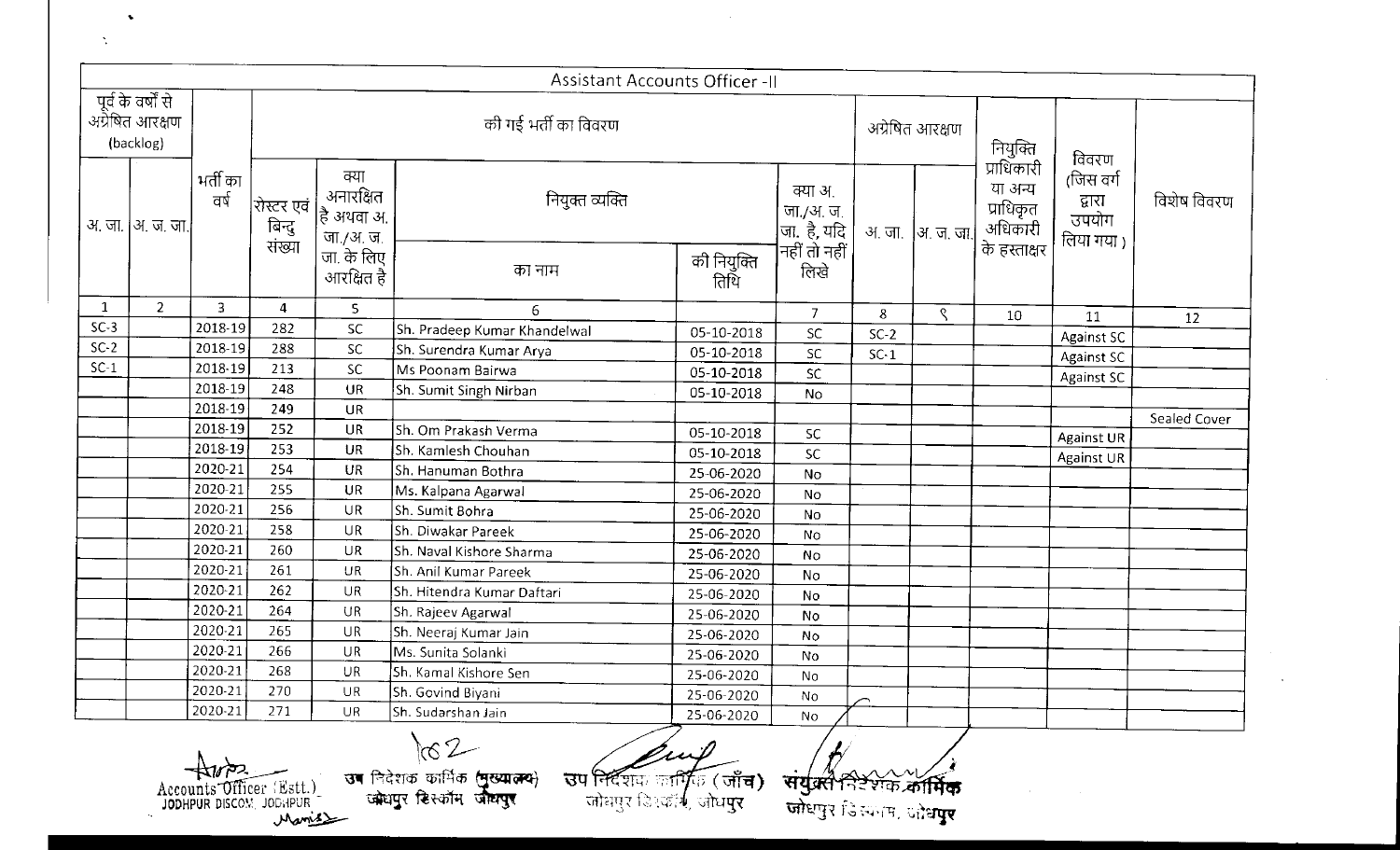|              |                                                    |                  |                                |                                                        | Assistant Accounts Officer -II                                                                                                                               |                     |                                                             |   |                   |                                 |                                           |              |
|--------------|----------------------------------------------------|------------------|--------------------------------|--------------------------------------------------------|--------------------------------------------------------------------------------------------------------------------------------------------------------------|---------------------|-------------------------------------------------------------|---|-------------------|---------------------------------|-------------------------------------------|--------------|
|              | पूर्व के वर्षों से<br>अग्रेषित आरक्षण<br>(backlog) |                  |                                |                                                        | की गई भर्ती का विवरण                                                                                                                                         |                     |                                                             |   | अग्रेषित आरक्षण   | नियुक्ति<br>प्राधिकारी          | विवरण                                     |              |
|              | अ. जा.  अ. ज. जा.                                  | भर्ती का<br>वर्ष | रोस्टर एवं<br>बिन्दु<br>संख्या | क्या<br>अनारक्षित<br>$\frac{1}{6}$ अथवा अ<br>जा./अ. ज. | नियुक्त व्यक्ति                                                                                                                                              |                     | क्या अ.<br>  जा./अ. ज.  <br> जा. है, यदि  <br> नहीं तो नहीं |   | अ. जा.  अ. ज. जा. | या अन्य<br>प्राधिकृत<br>अधिकारी | (जिस वर्ग<br>द्वारा<br>उपयोग<br>लिया गया। | विशेष विवरण  |
|              |                                                    |                  |                                | जा. के लिए<br>आरक्षित है                               | का नाम                                                                                                                                                       | की नियुक्ति<br>तिथि | लिखे                                                        |   |                   | के हस्ताक्षर                    |                                           |              |
| $\mathbf{1}$ | 2 <sup>1</sup>                                     | 3                | 4                              | 5                                                      | 6                                                                                                                                                            |                     | $\overline{7}$                                              | 8 | ९                 | 10                              | 11                                        | 12           |
|              |                                                    | 2020-21          | 272                            | <b>UR</b>                                              |                                                                                                                                                              |                     |                                                             |   |                   |                                 |                                           | Sealed Cover |
|              |                                                    | 2020-21          | 273                            | UR                                                     | Sh. Vinod Kumar Gour                                                                                                                                         | 25-06-2020          | No                                                          |   |                   |                                 |                                           |              |
|              |                                                    | 2020-21          | 274                            | <b>UR</b>                                              | Sh. Ankush Karwasara                                                                                                                                         | 25-06-2020          | No                                                          |   |                   |                                 |                                           |              |
|              |                                                    | 2020-21          | 277                            | <b>UR</b>                                              | Sh. Sunny Nayyar                                                                                                                                             | 25-06-2020          | No                                                          |   |                   |                                 |                                           |              |
|              |                                                    | 2020-21          | 278                            | <b>UR</b>                                              | Sh. Waqar Yunus                                                                                                                                              | 25-06-2020          | No                                                          |   |                   |                                 |                                           |              |
|              |                                                    | 2020-21          | 279                            | <b>UR</b>                                              | Sh. Deepak Kumar Sharma                                                                                                                                      | 25-06-2020          | No                                                          |   |                   |                                 |                                           |              |
|              |                                                    | 2020-21          | 280                            | <b>UR</b>                                              | Sh. Abhishek Sarda                                                                                                                                           | 25-06-2020          | No                                                          |   |                   |                                 |                                           |              |
|              |                                                    | 2020-21          | 281                            | <b>UR</b>                                              | Sh. Dharmesh Hinduja                                                                                                                                         | 25-06-2020          | No                                                          |   |                   |                                 |                                           |              |
|              |                                                    | 2020-21          | 283                            | UR                                                     | Sh. Ankit Mathur                                                                                                                                             | 25-06-2020          | No                                                          |   |                   |                                 |                                           |              |
|              |                                                    | 2020-21          | 285                            | <b>UR</b>                                              | Sh. Hoshiyar Singh Sisodia                                                                                                                                   | 25-06-2020          | No                                                          |   |                   |                                 |                                           |              |
|              |                                                    | 2020-21          | 286                            | <b>UR</b>                                              | Sh. Subhash Kumar Kumawat                                                                                                                                    | 25-06-2020          | No                                                          |   |                   |                                 |                                           |              |
|              |                                                    | 2020-21          | 287                            | <b>UR</b>                                              | Sh. Imran Khan                                                                                                                                               | 25-06-2020          | No                                                          |   |                   |                                 |                                           |              |
|              |                                                    | 2020-21          | 289                            | $\mathsf{U}\mathsf{R}$                                 | Sh. Mohd. Tahir                                                                                                                                              | 25-06-2020          | No                                                          |   |                   |                                 |                                           |              |
|              |                                                    | 2020-21          | 290                            | <b>UR</b>                                              | Sh. Ravindra Dahiya                                                                                                                                          | 25-06-2020          | No                                                          |   |                   |                                 |                                           |              |
|              |                                                    | 2020-21          | $\mathbf{1}$                   | UR                                                     | Ms. Ujjval Sharma                                                                                                                                            | 25-06-2020          | No                                                          |   |                   |                                 |                                           |              |
|              |                                                    | 2020-21          | $\overline{2}$                 | <b>UR</b>                                              | Sh. Bajarang Lal                                                                                                                                             | 25-06-2020          | No                                                          |   |                   |                                 |                                           |              |
|              |                                                    | 2020-21          | 3                              | <b>UR</b>                                              | Sh. Vikas                                                                                                                                                    | 25-06-2020          | No                                                          |   |                   |                                 |                                           |              |
|              |                                                    | 2020-21          | 4<br>$\mathbf{r}$              | <b>UR</b>                                              | Sh. Balka Ram                                                                                                                                                | 25-06-2020          | No                                                          |   |                   |                                 |                                           |              |
|              |                                                    | $2020 - 21$      |                                | UR                                                     | Sh. Mohammad Aslam Sodha                                                                                                                                     | 25-06-2020          | No                                                          |   |                   |                                 |                                           |              |
|              |                                                    | 2020-21          | 6.                             | <b>UR</b>                                              | Sh. Ravindra Kumar Sharma                                                                                                                                    | 25-06-2020          | No                                                          |   |                   |                                 |                                           |              |
|              |                                                    |                  | Accounts Officer (Estt.)       |                                                        | -62<br>उप निदेशक नार्ज़िक (जाँच) संयुक्ति निर्कटर्क कॉर्मिक<br>उन निदेशक कार्मिक ( <del>पु</del> ख्यालय).<br>जोघपुर डिस्कॉम जोधपुर<br>जोधपुर डि. इ/न, जोधपुर |                     | <u> लोधपुर डिस्काम, जोधपुर</u>                              |   |                   |                                 |                                           |              |

Accounts Officer (Est.) 34

 $\mathbf{t}$ 

 $\mathbf{X}$ 

 $162$ Fiदेशक कार्मिक (मुख्यालय), स्तत निर्देशक तार्गिक ( जाँच) संयुक्त रिकेटर्सि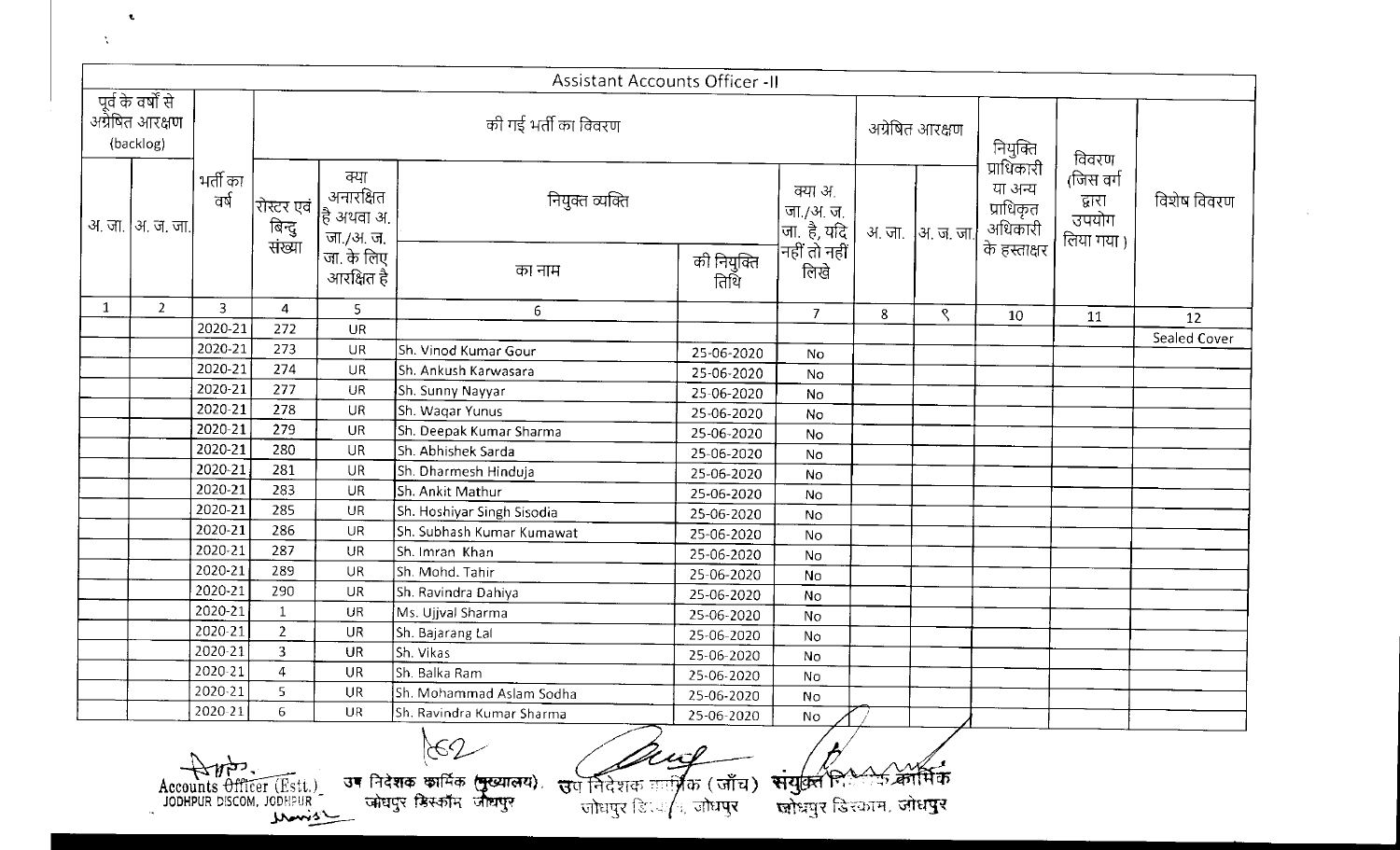|                                                    |                   |                    |                                        |                                              | Assistant Accounts Officer -II                           |                          |                                        |                                |         |                                                               |                                           |              |
|----------------------------------------------------|-------------------|--------------------|----------------------------------------|----------------------------------------------|----------------------------------------------------------|--------------------------|----------------------------------------|--------------------------------|---------|---------------------------------------------------------------|-------------------------------------------|--------------|
| पूर्व के वर्षों से<br>अग्रेषित आरक्षण<br>(backlog) |                   |                    |                                        |                                              | की गई भर्ती का विवरण                                     |                          |                                        | अग्रेषित आरक्षण                |         | नियुक्ति                                                      | विवरण                                     |              |
|                                                    | अ. जा.  अ. ज. जा. | भर्ती का<br>ਰਾ     | रोस्टर एवं<br>बिन्दु<br>संख्या         | क्या<br>अनारक्षित<br>हि अथवा अ.<br>जा./अ. ज. | नियुक्त व्यक्ति                                          |                          | क्या अ.<br>  जा./अ. ज.<br> जा. है, यदि | अ. जा.                         | अ.ज.जा  | प्राधिकारी<br>या अन्य<br>प्राधिकृत<br>अधिकारी<br>के हस्ताक्षर | (जिस वर्ग<br>द्वारा<br>उपयोग<br>लिया गया) | विशेष विवरण  |
|                                                    |                   |                    |                                        | जा. के लिए<br>आरक्षित है                     | का नाम                                                   | की नियुक्ति<br>तिथि      | नहीं तो नहीं<br>तिखे                   |                                |         |                                                               |                                           |              |
| $\mathbf{1}$                                       | $\overline{2}$    | $\overline{3}$     | $\overline{4}$                         | 5                                            | 6                                                        |                          | $\mathcal{I}$                          | 8                              | ९       | 10                                                            | 11                                        | 12           |
|                                                    |                   | 2020-21            | 8                                      | <b>UR</b>                                    | Sh. Bhagirath Chuyal                                     | 25-06-2020               | No                                     |                                |         |                                                               |                                           |              |
|                                                    |                   | 2020-21            | 10                                     | UR                                           | Ms. Surbhi Agrawal                                       | 25-06-2020               | No                                     |                                |         |                                                               |                                           |              |
|                                                    |                   | 2020-21<br>2020-21 | 11                                     | <b>UR</b>                                    | Ms. Monika Soni                                          | 25-06-2020               | <b>No</b>                              |                                |         |                                                               |                                           |              |
|                                                    |                   | 2020-21            | 12<br>14                               | <b>UR</b><br><b>UR</b>                       | Sh. Chirag Kumar Ghanshyam Bhai Patel                    | 25-06-2020               | <b>No</b>                              |                                |         |                                                               |                                           |              |
|                                                    |                   | 2020-21            | 15                                     | <b>UR</b>                                    | Ms. Reena Khatri                                         | 25-06-2020               | No                                     |                                |         |                                                               |                                           |              |
|                                                    |                   | 2020-21            | 16                                     | <b>UR</b>                                    | Ms. Mamta Lahoti<br>Ms. Shivani Sharma                   | 25-06-2020               | No                                     |                                |         |                                                               |                                           |              |
|                                                    |                   | 2020-21            | 18                                     | <b>UR</b>                                    | Ms. Deepika                                              | 25-06-2020               | No                                     |                                |         |                                                               |                                           |              |
|                                                    |                   | 2020-21            | 20                                     | <b>UR</b>                                    | Ms. Meena Durgeshwar                                     | 25-06-2020               | No                                     |                                |         |                                                               |                                           |              |
|                                                    |                   | 2020-21            | 21                                     | <b>UR</b>                                    | Ms. Samta Arora                                          | 25-06-2020               | No                                     |                                |         |                                                               |                                           |              |
|                                                    |                   | 2020-21            | 22                                     | <b>UR</b>                                    | Ms. Priyanka Harsh                                       | 25-06-2020<br>25-06-2020 | No                                     |                                |         |                                                               |                                           |              |
|                                                    |                   | 2020-21            | 23                                     | UR                                           | Sh. Sunil Kumar Swami                                    | 25-06-2020               | No                                     |                                |         |                                                               |                                           |              |
|                                                    |                   | 2020-21            | 24                                     | <b>UR</b>                                    | Ms. Geetika Chopra                                       | 25-06-2020               | No<br>No                               |                                |         |                                                               |                                           |              |
|                                                    |                   | 2020-21            | 27                                     | <b>UR</b>                                    | Ms. Ashima Kataria                                       | 25-06-2020               | No                                     |                                |         |                                                               |                                           |              |
|                                                    |                   | 2020-21            | 28                                     | <b>UR</b>                                    | Sh. Jitendra Kumar                                       | 25-06-2020               | No                                     |                                |         |                                                               |                                           |              |
| $SC-3$                                             |                   | 2020-21            | 32                                     | <b>SC</b>                                    |                                                          |                          | SC                                     | $SC-2$                         |         |                                                               |                                           |              |
|                                                    | $ST-12$           | 2020-21            | 242                                    | <b>ST</b>                                    |                                                          |                          | <b>ST</b>                              |                                | $ST-11$ |                                                               | <b>Against SC</b>                         | Sealed Cover |
| $SC-2$                                             |                   | 2020-21            | 38                                     | $\sf SC$                                     | Sh. Virendra Singh Parihar                               | 25-06-2020               | ${\sf SC}$                             | $SC-1$                         |         |                                                               | <b>Against ST</b><br><b>Against SC</b>    | Sealed Cover |
| $SC-1$                                             |                   | 2020-21            | 232                                    | SC                                           | Sh. Sunil Chayal                                         | 25-06-2020               | <b>SC</b>                              |                                |         |                                                               | Against SC                                |              |
|                                                    |                   | 2020-21            | 30                                     | <b>UR</b>                                    | Sh. Rakesh Kumar                                         | 25-06-2020               | SC.                                    |                                |         |                                                               | Against UR                                |              |
|                                                    | Accounts          |                    | $\widehat{\text{Officer}}(D_{\leq t})$ |                                              | $\frac{1}{100}$<br>उष निदेशक कार्मिक ( <b>मुख्यालय</b> ) |                          |                                        | $\frac{1}{\sqrt{2}}$ র্জার্মিক |         |                                                               |                                           |              |

大儿 **.M..,tl-..S.'- - JODHPUR DISCOM.** Y'JHP:m

 $\ddot{\chi}$